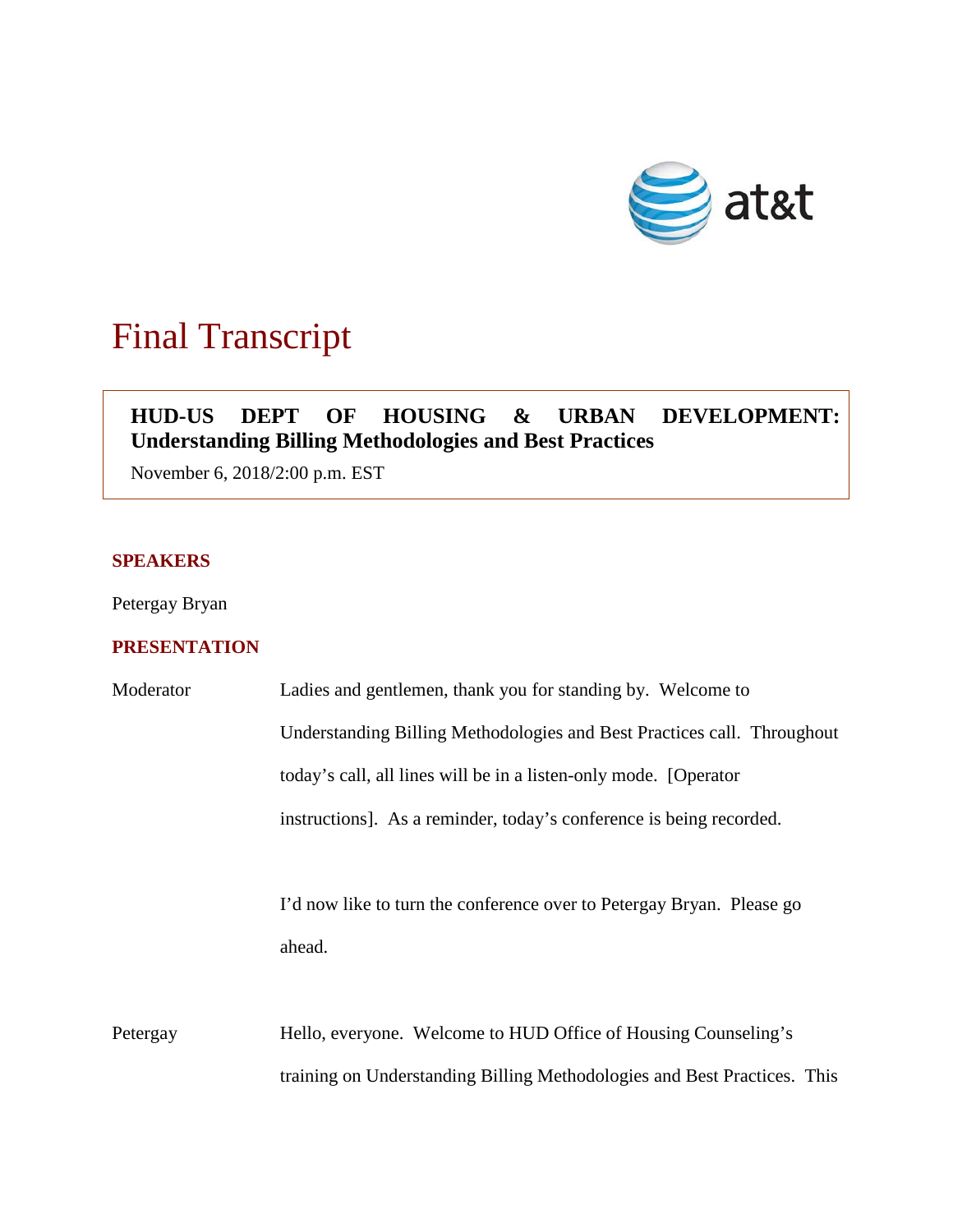training is geared to grantees in the Office of Housing Counseling grant program. So, if you receive other HUD funds or HUD grants, but you're not a member of the OHC grant program, then these may not apply to you.

As the moderator said, audio will be recorded. The playback number along with the PowerPoint as well as the transcript is going to be available to you at the HUD Exchange at www.hudexchange.info. Also, the training digest will be on HUD Exchange and will be updated once the webinar is posted.

You should have received an email with the PowerPoint presentation attached, so you can check that in order to follow along. However, if you didn't received that email, if you click on the control panel and expand that, you'll see a section that says handouts. You can click the PowerPoint document there and take notes as we go along with today's training.

You may receive polling questions, so please respond to them so that we can be better able to assist you going forward. We won't be pausing for questions due to the number of participants today, however, if you do have questions that you wanted to get answered right away, if you open your control panel, you'll see a section that says questions. If you type your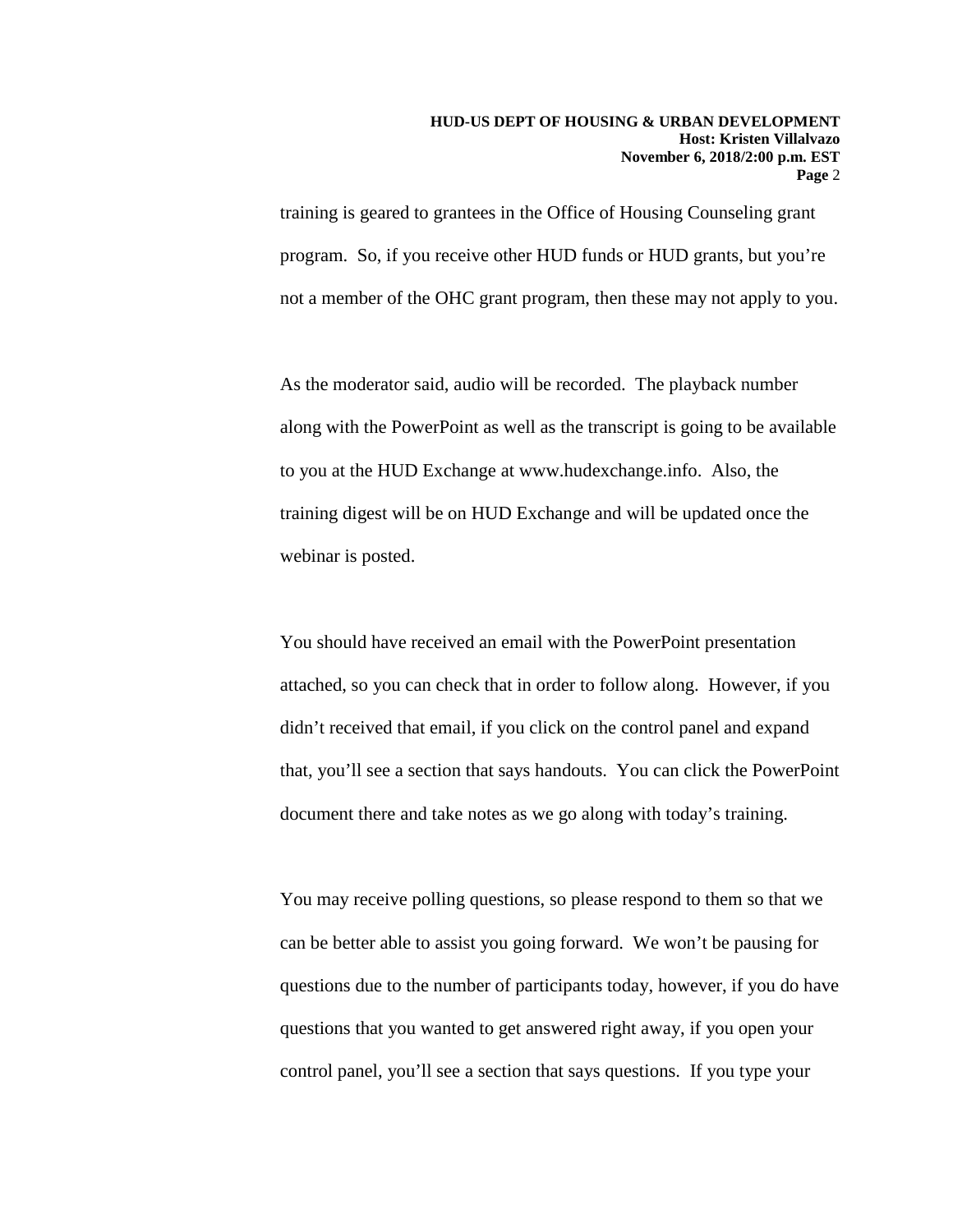question there, we do have personnel who will respond to you promptly or at least direct you to where you can go to pose your question. If after today's webinar you come up with some questions that you needed assistance with, please send them to housing.counseling@hud.gov, and include today's topic in the subject line. That way they'll be able to direct the question to the appropriate personnel.

Again, your phone lines will be muted, but if you need assistance, the moderator has given you instructions on how you can get assistance without disrupting the webinar.

Also, you will receive a thank you for attending email within the next 48 hours. That's going to be your certificate of training. There will be no attachments or anything in the body of the email other than thank you for attending the training. Please save that for your records as proof that you did participate in today's training. If you wanted to get credit for having attended, if you go to HUD Exchange at the link provided here, you would select the webinar, which is Understanding Billing Methodologies and Best Practices, and click Get Credit for This Training, and it will give you instructions for how you can get credit.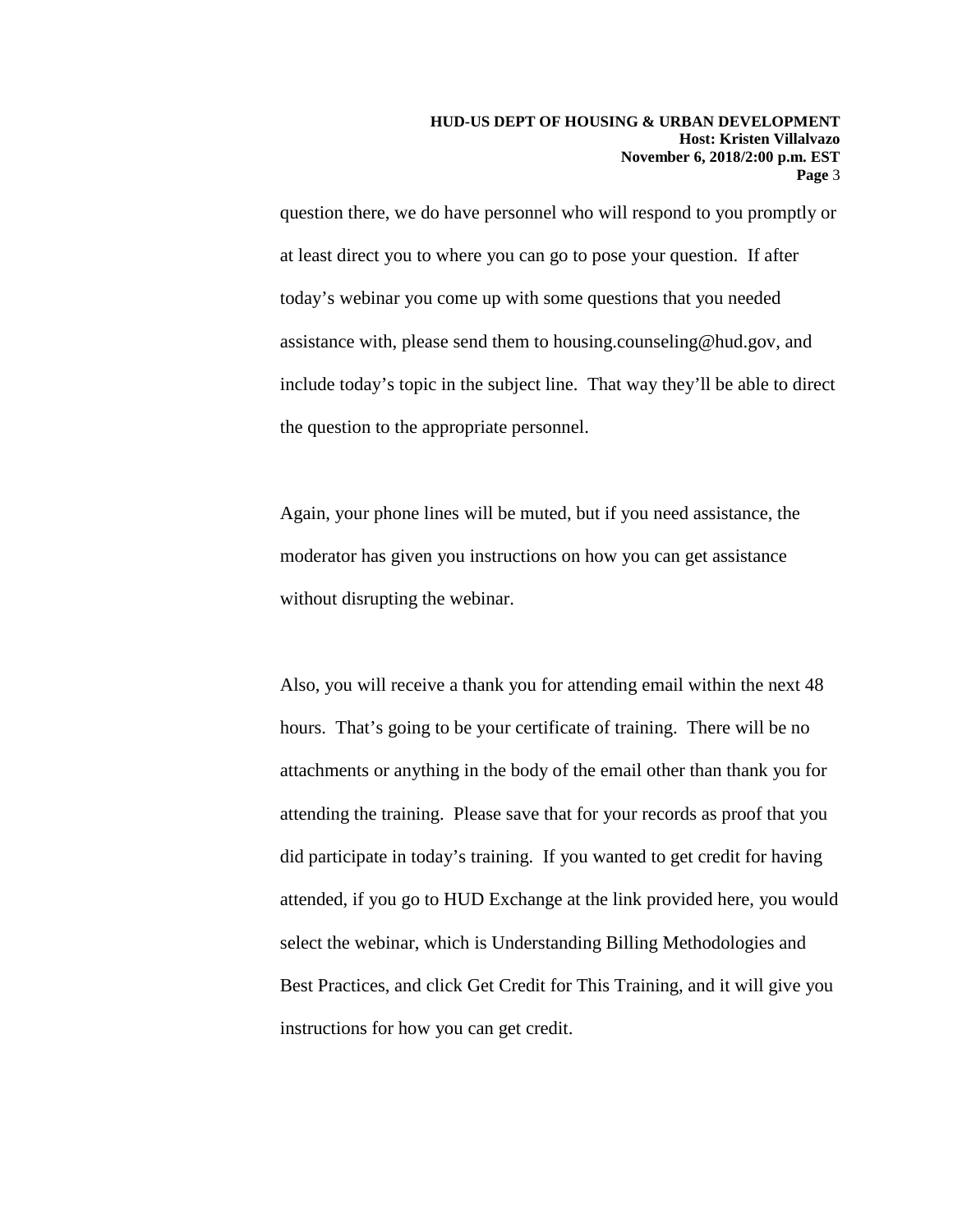My name Petergay Bryan. I'm the audit manager with Booth Management Consulting. Booth Management Consulting, we're HUD OHC contractors. We provide quality technical review audit services and technical assistance services to agencies in the OHC grant program. We also conduct training sessions, one-on-one technical assistance sessions, financial analyses, action plan, etc., as they relate to the financial requirements of your Office of Housing Counseling grant with HUD.

Today we're going to be talking about trying to make sure that everyone understands what's a billing methodology, acceptable billing methodologies and how to apply them, some best practices based on your experience with working with agencies over the past few years, as well as HUD POCs, and then we'll talk about available assistance. As participants in the OHC grant program, there is assistance that's available to you, and we'll let you know how you can request the assistance and make sure it goes through the proper channels.

So, for LHCAs and subgrantees, the billing methodologies pretty much are documented methodologies for how you're planning on billing the grant. So, you know, during the grant execution package, you created a budget. You indicated your budgetary line items for the types of expenses that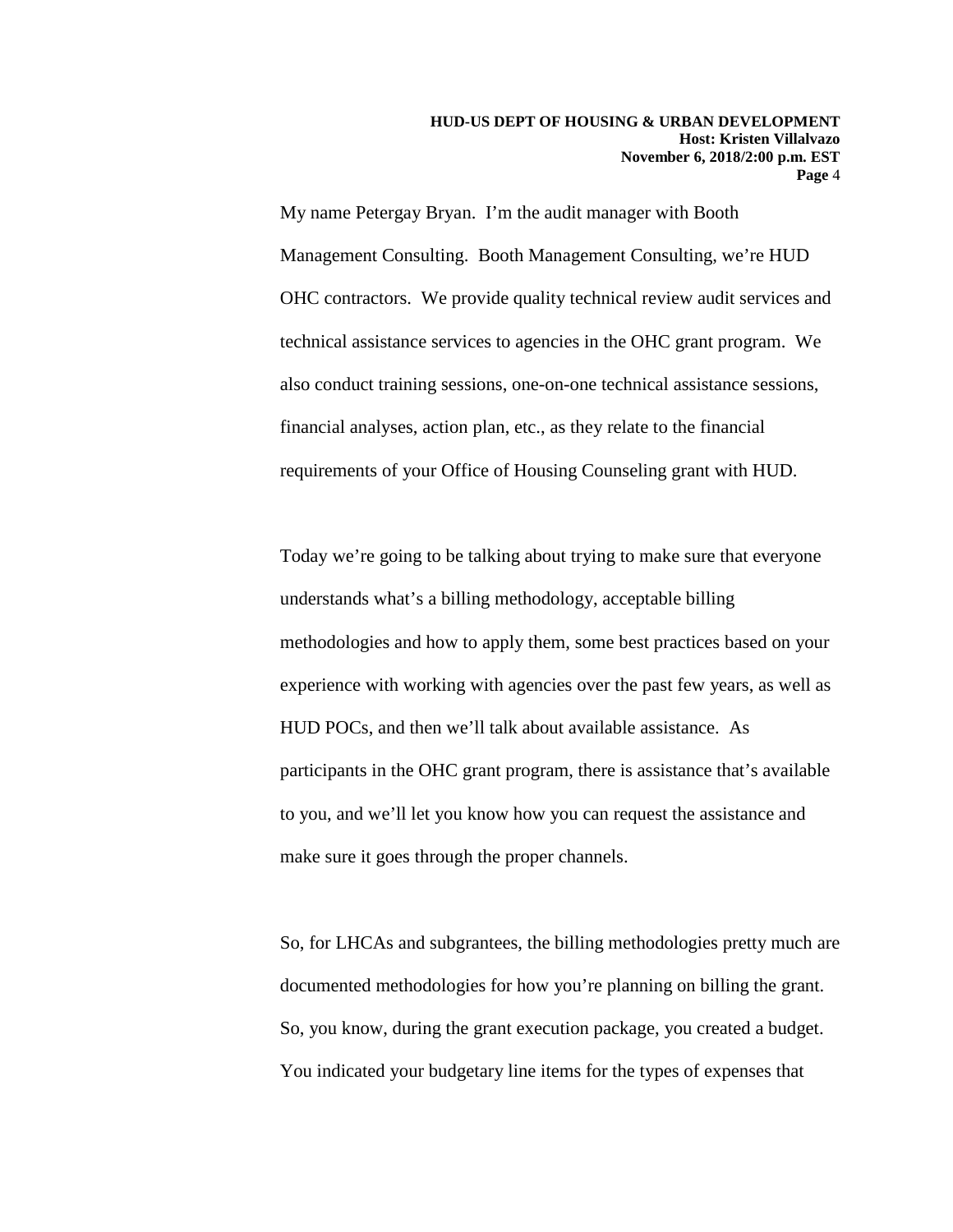you'll be submitting for reimbursement during the period of performance, and then your billing methodologies pretty much are saying how you plan on billing those budgetary line items.

For intermediaries, SHFAs and MSOs, for you guys that will also include that information, but also you'll want to make sure that you're documenting how your agency is going to bill HUD and then reimburse your subgrantees or your branches for the amounts of monies that you do pay to them.

You want to make sure that you methodology includes a computation of the hourly rates for anyone who's being paid salary, also the fringe benefits if that's something that you're going to be reimbursing. If you are using fixed fees or fixed price line items, you want to make sure that that's properly document, then also, for any other budgetary line items that you've included or are going to include in your grant execution budget that you submit to your HUD POC or your parent agency.

Here we have an excerpt from the FY 2018 grant agreement, and this is for agencies that provide direct services, so it's your LHCAs, subgrantees, or intermediaries that actually provide direct services to clients. So, we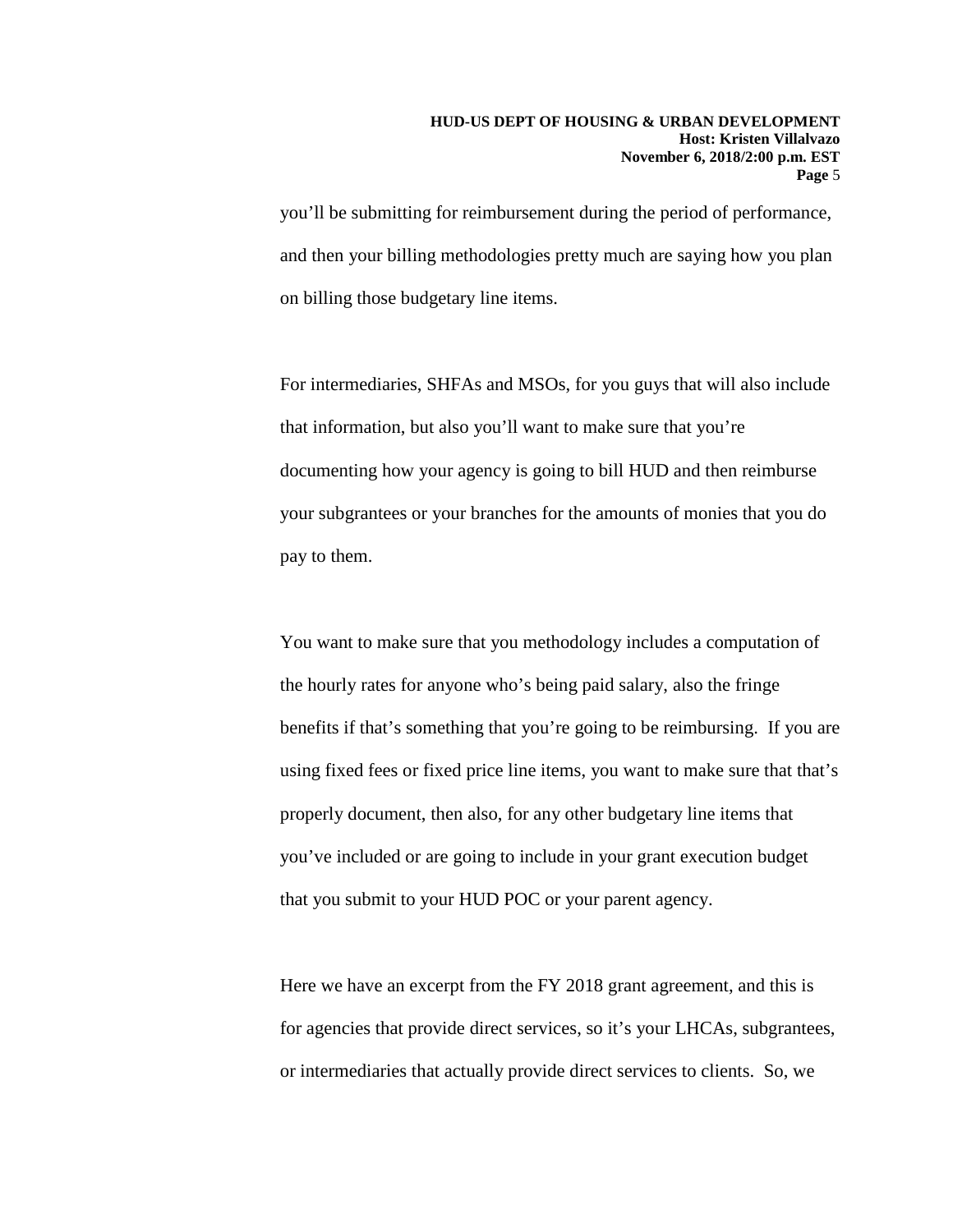have items one through seven there. Specifically, though, when we talk about billing methodologies, you want to be looking at HUD requires that you submit the hourly rate, so for each housing counselor or employee whose time you're going to be charging to the grant, you need to identify that person by their name, their title, and then the hourly billing rate.

So, today we'll focus on how you calculate that hourly billing rate for those employees. If you're using fixed price reimbursement, then we'll also talk about what would go into developing the fixed fees or the fixed prices based on the different types of services that you may provide.

The staffing hours, that's just the number of hours that the person, your counselor, or your employee worked directly on the grant. Your itemized accounting of actual cost is—the billing methodology is also relevant to this because if you look here, it asks that you itemize by salaries, fringe, and other benefits, training, marketing, and outreach, as well as indirect costs. So, we'll talk about acceptable methodologies for how you would account for those specific line items.

Then, also you're required to submit your certification saying that okay, by signing the report that you submit to HUD, that's your payment request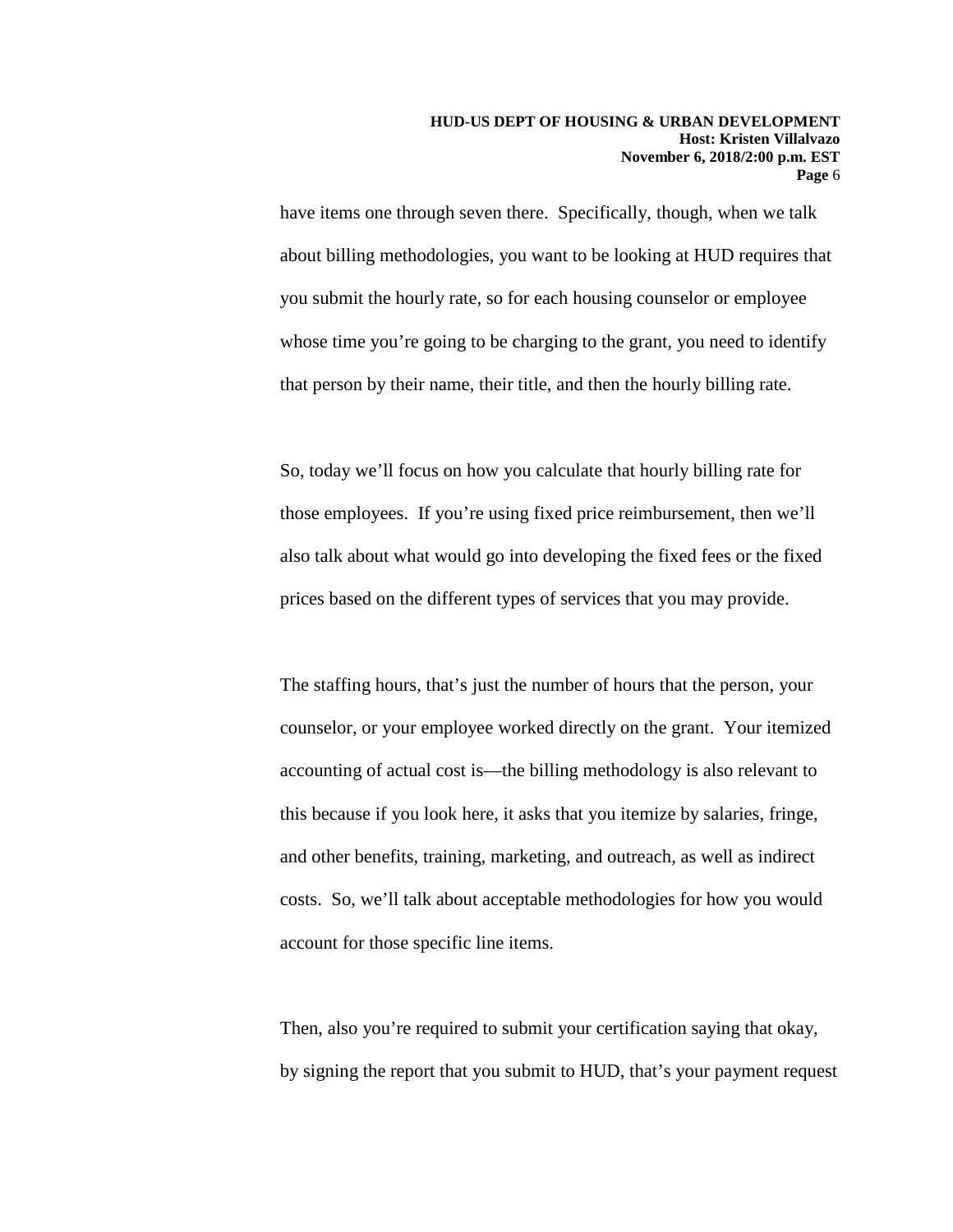and your quarterly financial report, then you're certifying that to the best of your knowledge, the report is true, complete, and accurate and that the expenditures are in line with the conditions of the award.

For intermediaries, SHFAs, and MSOs that do provide direct services, again, these are the same items that are required of you to submit to HUD, and so our training will be relevant to the line items that we just discussed, but in addition to these seven items that you have to report on, when we talk about sub-allocations, you want to make sure that you're letting HUD know the listing of subgrantees or branches that you're going to be reimbursing.

So, you want to specify the grant amount or the sub-allocation amounts to each of those subgrantees or branches, and your methodology should speak to that. So, you should say okay, how am I go going to be reimbursing my subgrantees or my branches. If I know that my quarterly financial report is due to HUD 30 days after the end of each calendar quarter, what is the methodology that I'm going to communicate to my branches and my subgrantees in order to make sure that they give me the information in time to then prepare my report?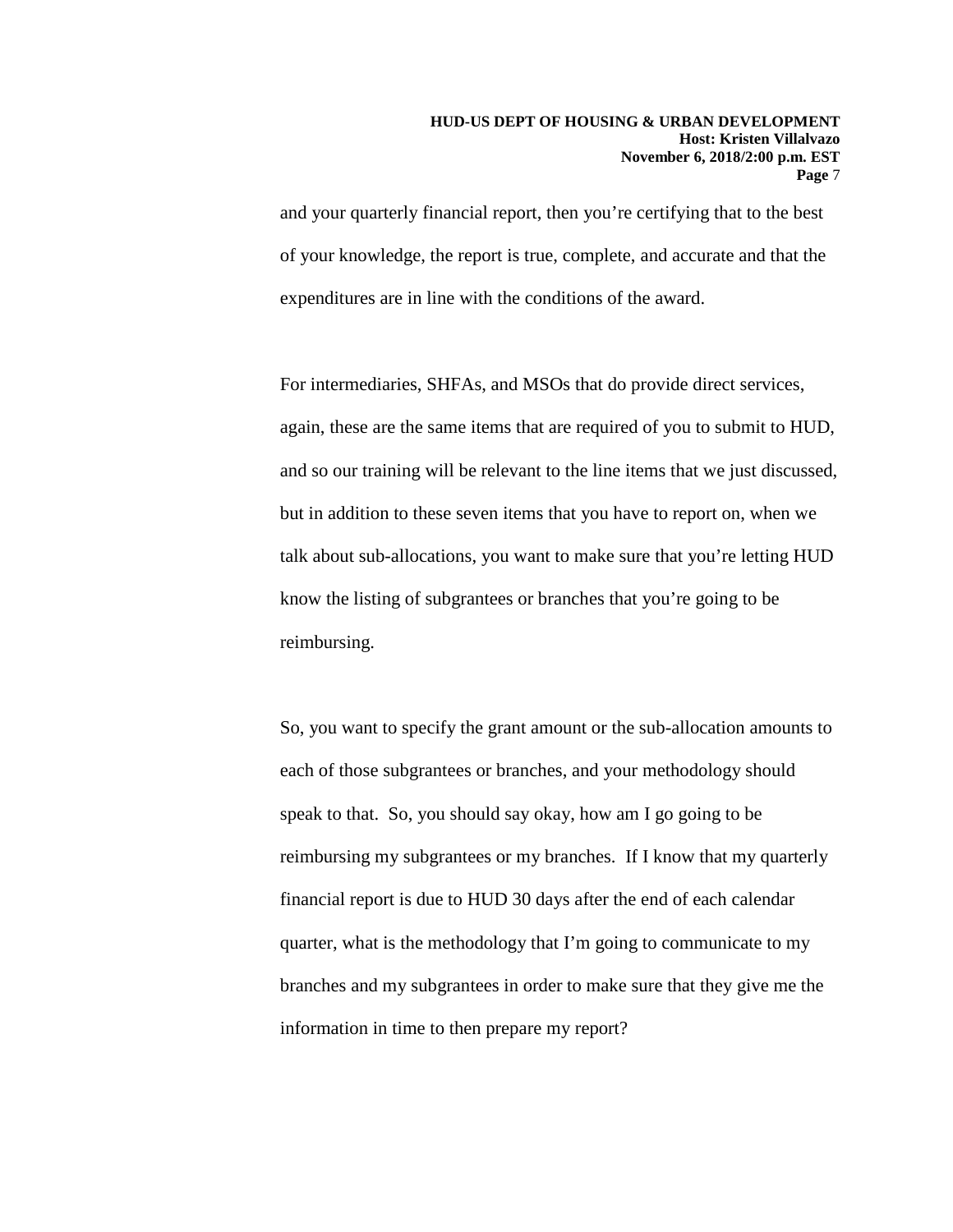Also, for your administrative costs, you want to make sure that all of that information is detailed, and the line items that fit into your admin costs, which could be salary and fringe, training, travel, any marketing and outreach, those are the line items that can be included in your administrative costs as an intermediary for what you'll be submitting to HUD.

So, you want to make sure that your admin costs, you don't just have a category that says admin costs, and then a total amount. You have to also go further and break down your administrative costs into those various categories that I just mentioned, and then show the amounts that you're going to be billing HUD for those line items. Then, your billing methodology has to speak to those line items and make sure that you're indicating okay, how am I going to be billing for these types of costs.

Also, specific to these types of agencies, you have to also submit your documented billing methodology if you're an intermediary, SHFA, or MSO. So, in addition to everything else you have to submit to HUD quarterly, you have to make sure that your billing methodology is submitted as well, and you want to indicate how am I going to be reimbursing my subgrantees or my branches. If there are specific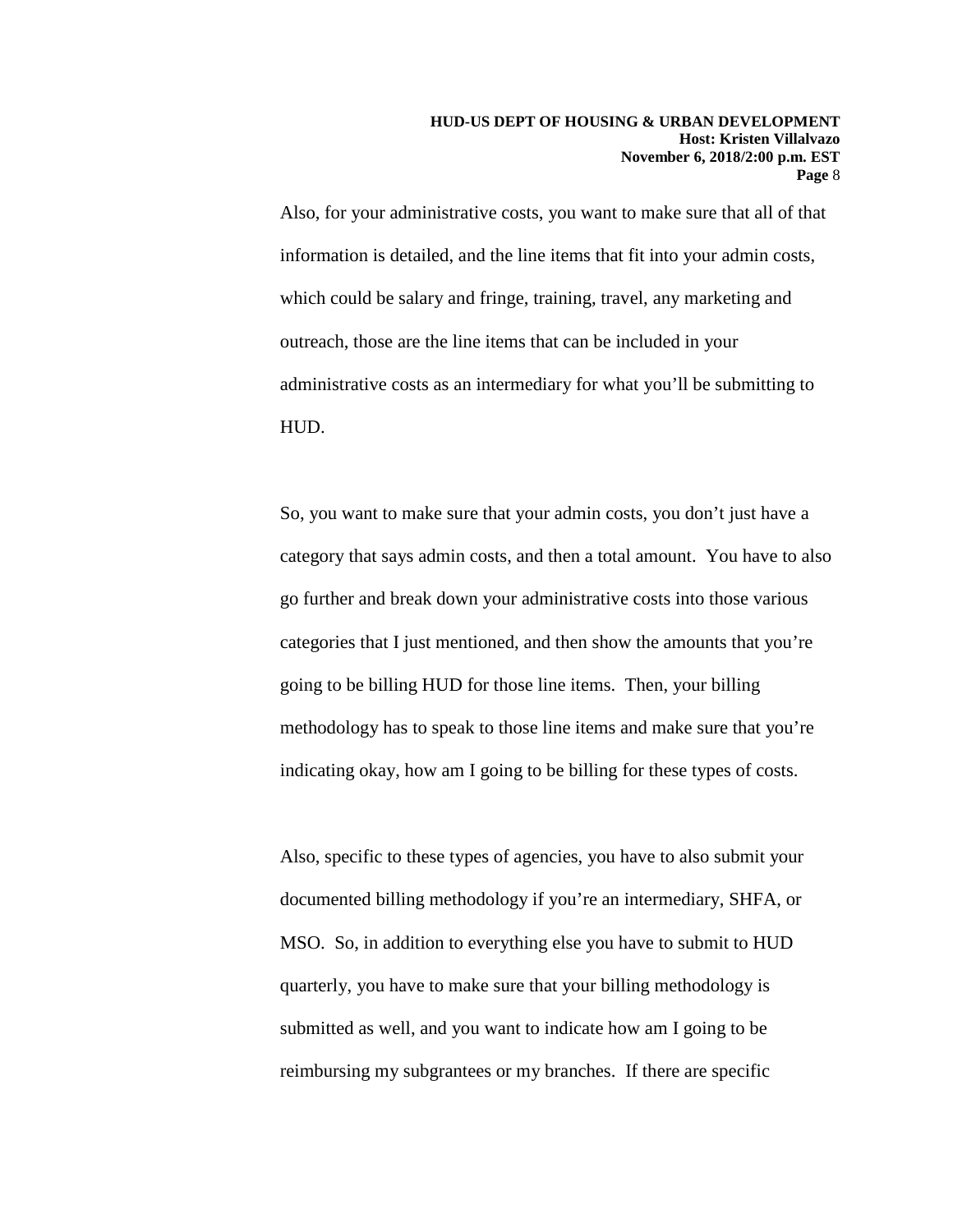formulas that are going to be included, you have to spell those out in your documented billing methodology when you submit that to HUD.

Other items to include would be your HUD-9902 form and your FFR which is your Federal Financial Report. I won't be spending any time on those because they're not relevant to today's topic.

In determining acceptable methodologies, I do want to stress to you that with your FY '18 grant and this NOFA, the different line items that you should submit for reimbursement they have changed. In the attachment that you probably downloaded or received from HUD, it did have a line item for supplies, but I want to stress to you that that is no longer acceptable, or it's no longer allowed as a direct expense to be submitted for reimbursement under the FY '18 grant.

Items that are allowed to be submitted as direct expenses would include your salary and fringe benefits, training, travel, your indirect costs, and your marketing and outreach. So, I'm going to go over these acceptable line items and the acceptable methodologies for how you would go about documenting that in your billing methodology that you submit to HUD.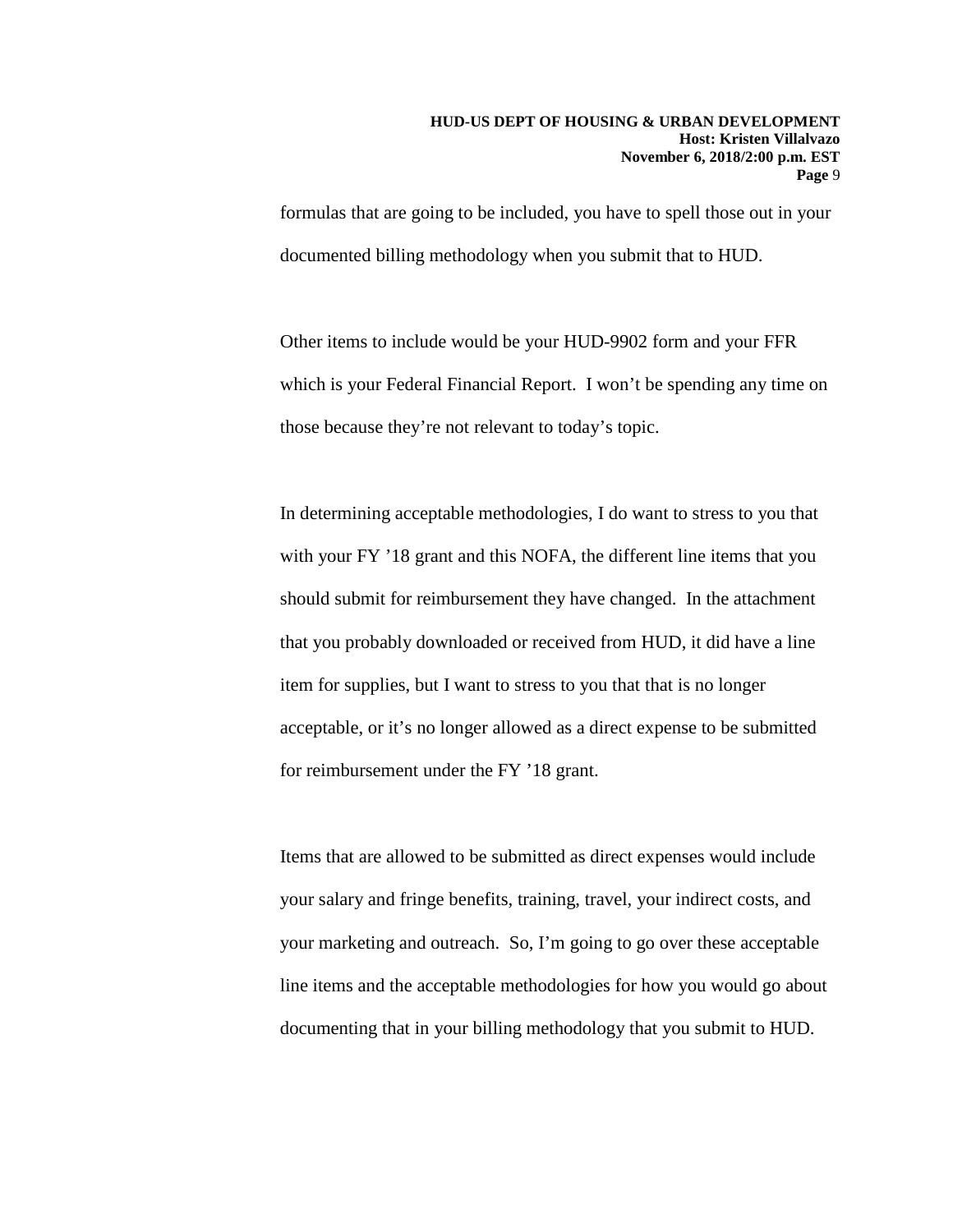#### **HUD-US DEPT OF HOUSING & URBAN DEVELOPMENT Host: Kristen Villalvazo November 6, 2018/2:00 p.m. EST Page** 10

So, for direct labor, you want to make sure that you're using the actual hourly rate for your employees and that you're computing it based on the salary that that person earns, or if that person is an hourly employee anyway, and they're salary, you would use that hourly rate that you do pay that employee.

Some unacceptable methodologies that we have seen in the past and that had to be disallowed would be computing hourly rate based on a percentage of the person's salary or basing it off the estimated level of effort or including non-salary related costs in the hourly rate, such as including the office space that the person worked in or the supplies that the counselors use, and things like that. So, that is definitely not a direct labor basis that you could use as part of your methodology. It strictly has to be based on the salary that you do pay that person.

When we conduct financial and administrative reviews, which is not an audit but it's a compliance review to make sure that agencies are in compliance with the requirements of the Office of Housing Counseling grant, these are the some of the things that we look at. Like, we are making sample selections, we are asking for payroll documents, HR docs, and we're verifying that the hourly rate that you showed to HUD or that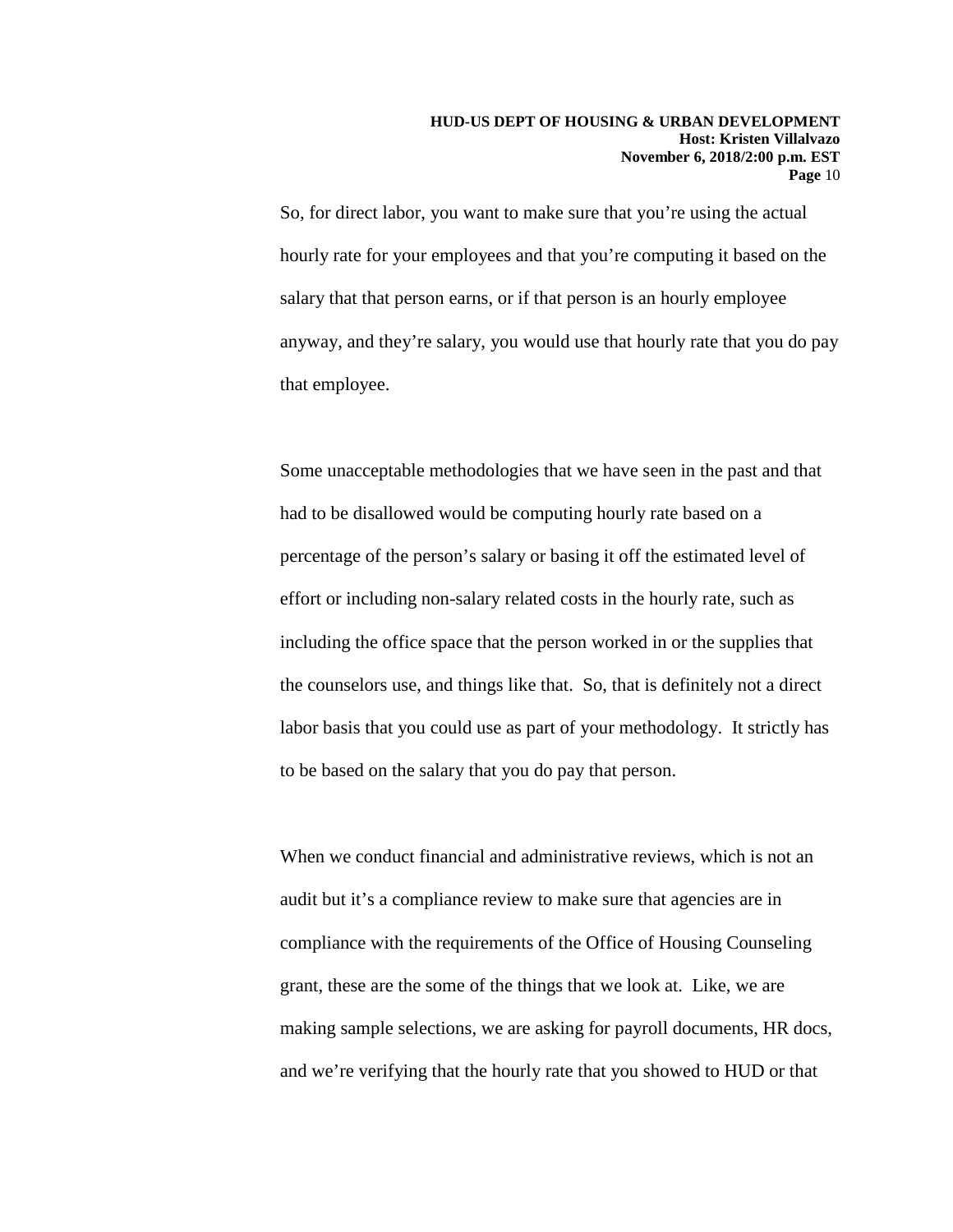you billed to HUD is consistent with what that person is paid, so you want to make sure that you're very careful in your calculations and what you're reporting and what you're submitting for reimbursement.

The second line item would be your fringe benefits, so you want to make sure that this based on the actual fringe benefits that you're paying on behalf of your employees, so that could be composed of your insurance costs, so the health, life, dental, vision, disability, the employer's share of FICA or Medicare, any compensated leave, any unemployment, or workman's compensations, etc. All of those should be included in your fringe benefits rate. Also, you'll want to make sure that it's based on annual cost for fringe in your calculations.

Some unacceptable methodologies that we have also seen is where your computations are based on estimates that aren't supported by actual costs, or you also include in fringe benefits that aren't paid for the employee. Also, we've seen where agencies may change the fringe benefit rate each quarter, so you know, as the rate changes, then they'll submit a different fringe rate for a specific employee during the quarter, but that should not be done. You want to make sure that you're using the annual amount, and then if towards the end of the grant when you're about to submit your final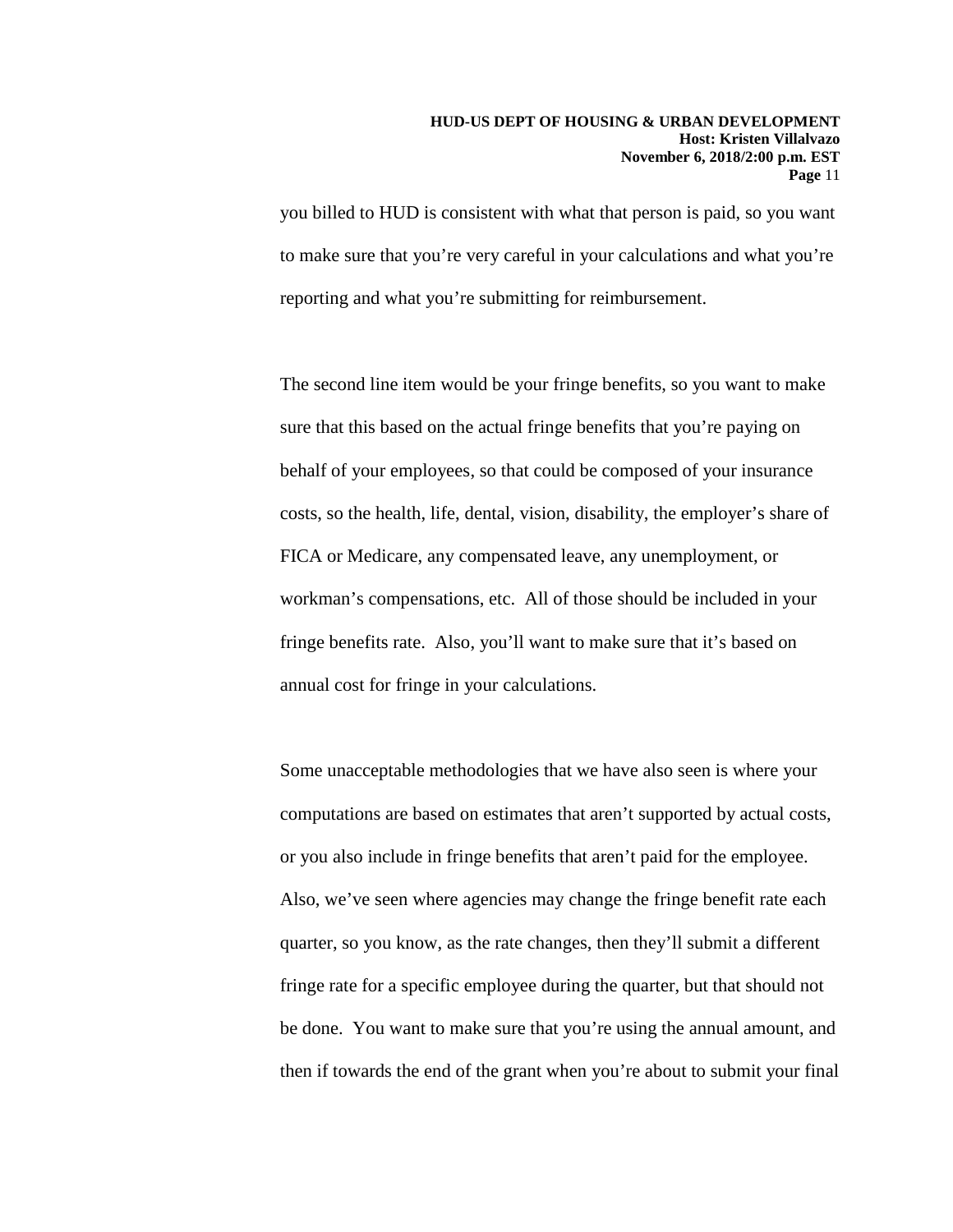quarterly financial report, if there are changes during the year, and when you're submitting your final quarterly financial report, then you realize that okay we need to true it up, make an adjustment to adjust up or down, then you can do it in that final report, but you want to make sure that you communicate that to your HUD POC and to get approval for that prior to doing so.

Another line item that is allowed for reimbursement under the HUD grant is indirect costs. So, agencies really have two options for their indirect costs, and that's to use a negotiated indirect cost rate agreement, so if you have one, you can use that and submit your indirect costs using the NICRA rate.

When you're using a NICRA, you want to be careful and make sure that you're using the correct rate. Sometimes the rate may have expired, you may be negotiating a rate, there are different types of rates like a provisional rate that you can use for a certain period. You'll want to make sure that you're paying attention to the rate that you're using and the period that it's applicable to when you're developing your methodology and then also submitting costs for reimbursement.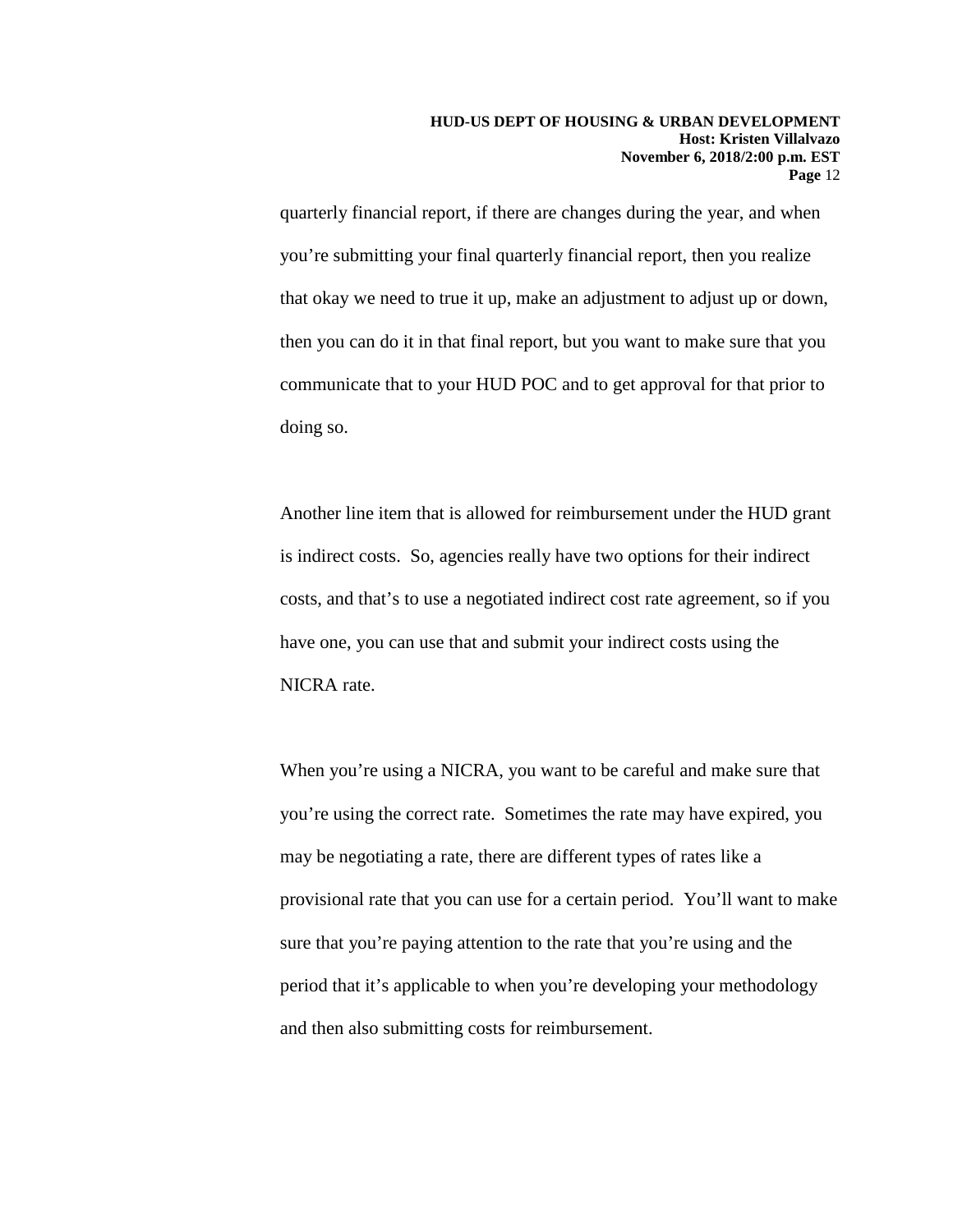The other option is to use the 10% de minimis rate to submit indirect costs. Not everyone will be eligible to use this, so you want to make sure that you're actually eligible to elect this method, which is the 10% de minimis rate, and if you are eligible, you want to make sure that that's also in your budget that you submit to HUD and HUD approved for you to charge the 10% rate. You also want to make sure that you're multiplying that 10% by the correct base.

We do have a training coming up next week. The first one is on November  $13<sup>th</sup>$ . It's understanding indirect rates where we go in depth on if you have a NICRA how to read that NICRA and how to make sure that you're applying the NICRA correctly. You're using the correct rates, you're applying it to the correct base, and things like that.

Also, if you had a NICRA that would force you to—like, if you were to apply the NICRA to your direct costs, and it causes you to go over your grant award amount, you know that you aren't allowed to do that. So, in our training next week, we'll go through computations of how you make sure that you're not going over your grant award amount.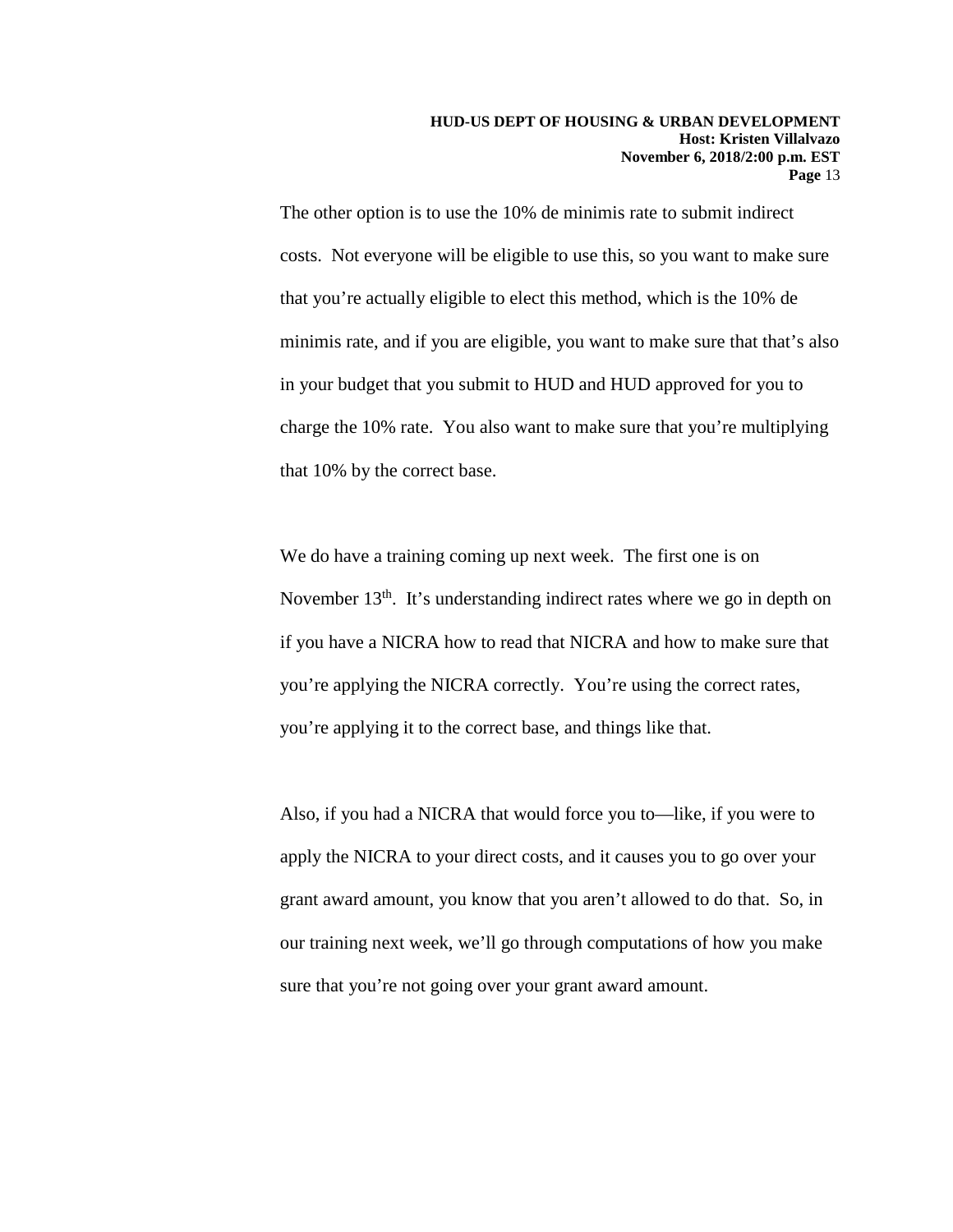The training after that I want to say is November  $15<sup>th</sup>$ , and it will be for agencies that interested in using the 10% de minimis rate, and in that training we also provide specific examples of how, first of all, we talk about who's eligible to use the 10% de minimis rate. Then, we talk about what modified total direct costs are that you can multiply the 10% rate by and things like that. So, if you are interested, please sign up.

Now, unacceptable methodologies for these costs—oh, the other thing that you could do is if you're a state agency, then you could use a cost allocation plan, but that cost allocation plan would have to be negotiated in the same way as you negotiated your indirect cost rate with a cognizant agency, but all those will be discussed in detail next week when we talk about indirect costs.

For unacceptable methodologies for indirect costs, we've seen where agencies may use a rate that's not approved by a federal cognizant agency. Of course, you know you cannot do that. It has to be something that went through the negotiation process and was approved.

Also, we've seen where either the parent agency told their subgrantees to use a specific rate, or the subgrantee may have just adopted a rate that's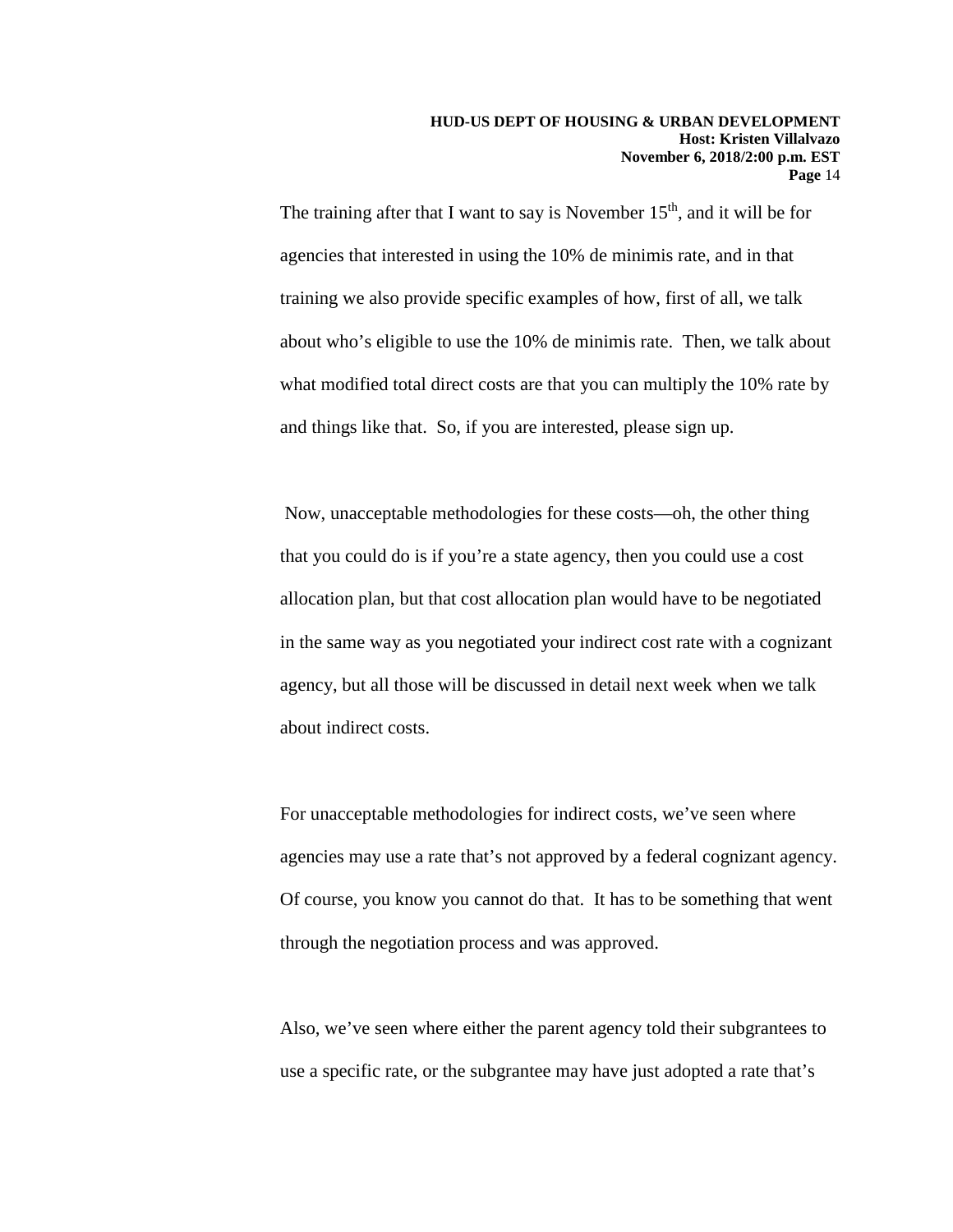been pushed down from their parent agency. Now, you cannot do that. Each agency has to have their own policy for the indirect cost that they're going to be submitting for reimbursement.

If you're going to be using a NICRA, your agency has to have its own NICRA agreement. If you choose to use the 10% de minimis rate, you would have had to have met the eligibility requirement for using the 10% de minimis rate, and if you're a state agency, and you have an approved cost allocation plan, then you can use that.

Now, another thing we've seen where agencies have elected the 10% de minimis rate where they weren't eligible to do so, so of course, that's unacceptable, or applying an overhead rate. Without having an approved cost allocation plan, they just chose to use an overhead rate, but you know that that's not an acceptable methodology for indirect costs.

For agencies that during the grant execution package, they have fixed price line items that were approved, and you're going to be submitting those for reimbursement, you want to make sure that your methodology is showing how you're multiplying the actual hourly rate by the actual hours based on backup data that you have. In a few slides later, we'll talk about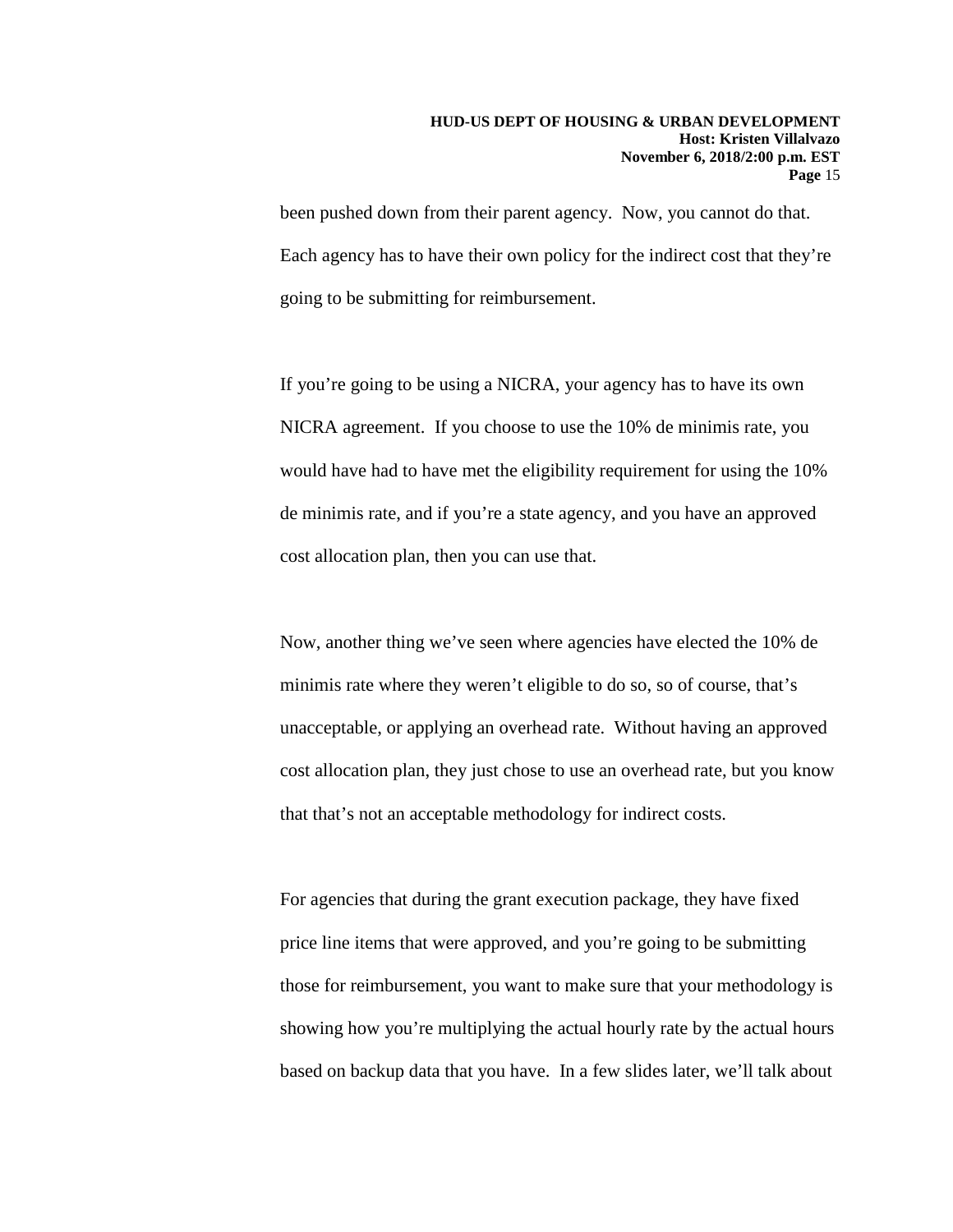how agencies can actually develop these fixed price line items and how they can apply and use it as part of their methodology.

Some unacceptable methodologies, so trying to say okay, we're going to estimate the level of effort in hours after you've already determined the fixed price for that specific service, or where agencies have tried to use percentages of salaries based on the level of effort to compute hourly rates, or failure to document the source data for determining the hours per session.

The thing with fixed price reimbursement is that you have to make sure that you have strong evidence for those line items that you're submitting for reimbursement. Then, of course, you want to make sure that that's been vetted by your HUD POC or your parent agency, whoever is reviewing your grant execution package. It has to be vetted through that process and agreed to, and then during the period of performance, you can submit those line items for reimbursement, and you want to make sure that you methodology supports that.

For travel expenses, they should be based on actual costs or per diem, so if you look at the federal travel regulations, making sure that everything is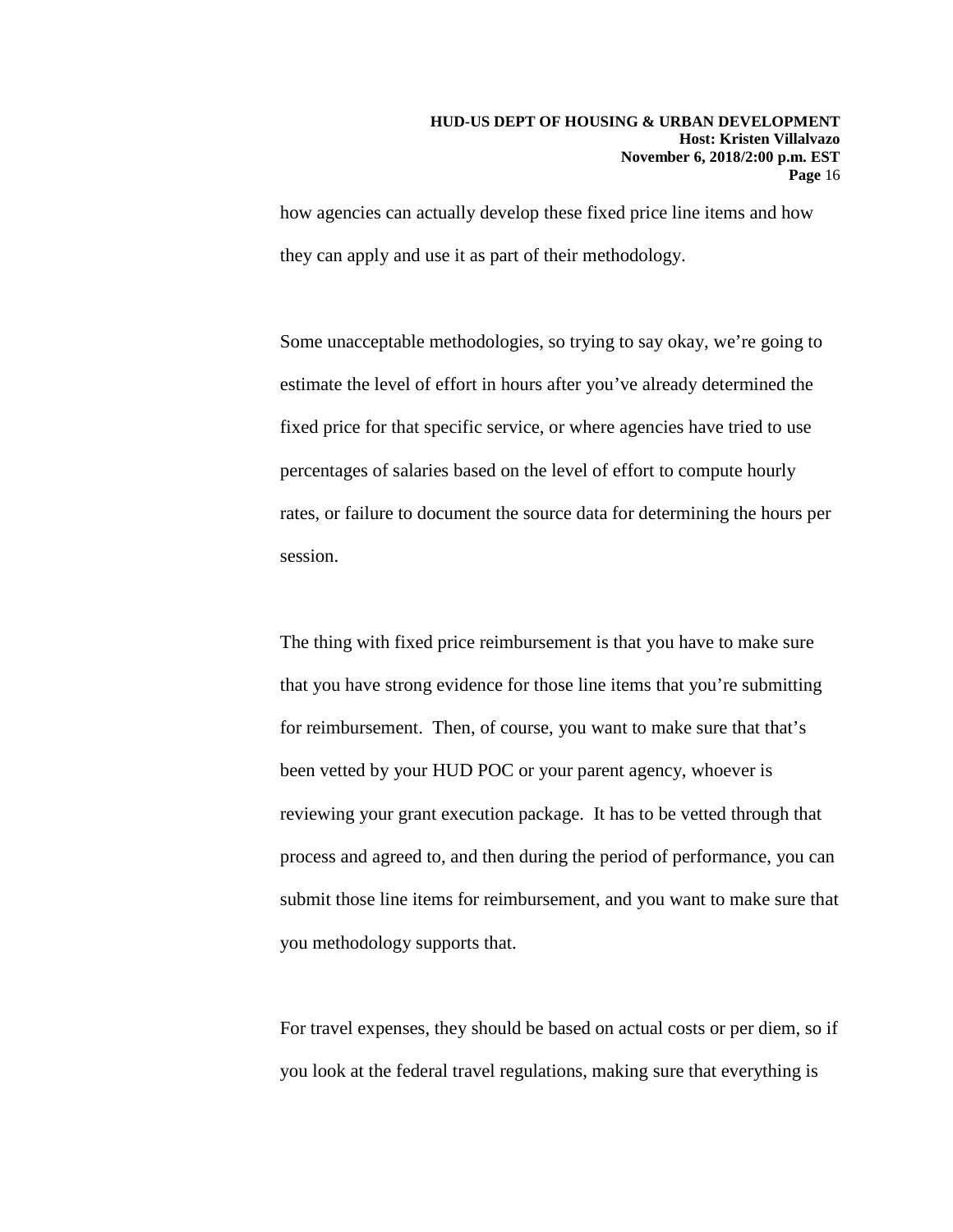#### **HUD-US DEPT OF HOUSING & URBAN DEVELOPMENT Host: Kristen Villalvazo November 6, 2018/2:00 p.m. EST Page** 17

compliant there. Then your methodology for submitting them for reimbursement, they can be based on the actual costs that the traveler incurred for that specific travel, or it could be based on the per diem rate.

Now, what's unacceptable is where an agency will say okay, for federal grants we're going to be using the per diem rate, but for other travel that's not related to federal grant programs, we're going to be using actual costs or the per diem rate based on which one is lower. Now, you have to be consistent within your agency. If you choose one methodology for treating travel expenses, it has to be done across the board for both federal and non-federal programs that you may have.

So, whenever we review this, we're reviewing for consistency, so whatever your company's policy is for treating travel, you want to make sure that you're compliant and that you're following your own policies, but it has to be consistent across the board.

When we talk about training, your training costs should be based on the actual cost for the training. So, if you went to a training program somewhere, and you know it costs you for the hotel stay, or if you had to pay to participate in a certain program, those costs would be included, and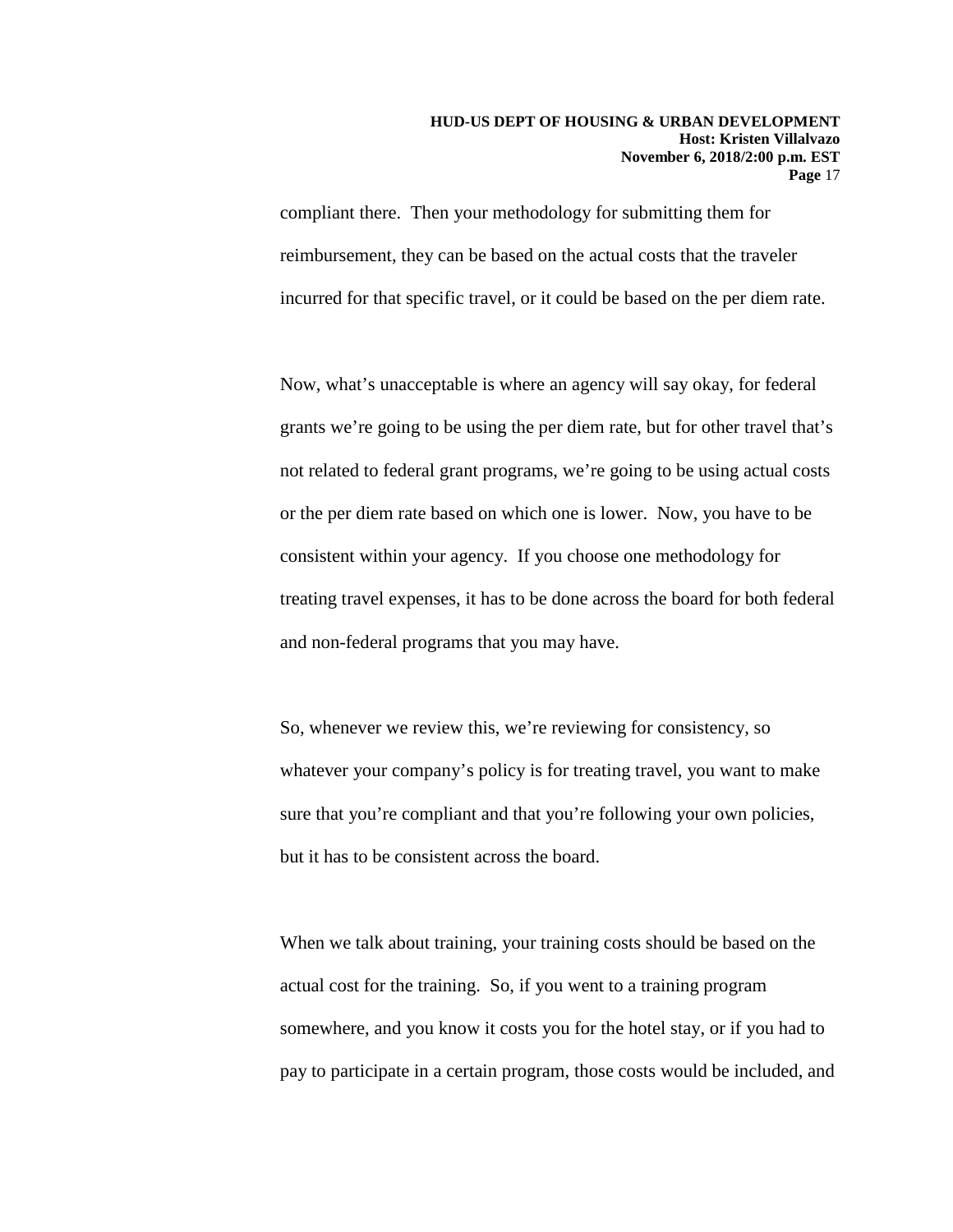you have to show the actual cost. If you're providing training, and you're basing it off of a fixed fee, then you want to make sure that it's based on something that was pre-approved during your grant execution package.

Some unacceptable methodologies for your training would be using estimates for training without having any supporting documents for that and submitting them for reimbursement based on budgeted amounts versus the actual cost of providing those trainings or having participated in those trainings.

Any other line items that you include you want to make sure that they're fully explained during the grant execution process, so you want to make sure that you spell them out amount specifically and that you're able to support the fact that they're directly related to the housing counseling program and providing services for clients.

So, if you're looking at your handout, and we're going to be sending an updated presentation, I want to stress that supplies, rent, phone, postage, utilities, those are no longer allowed as direct expenses under the Office of Housing Counseling program. The new NOFA that went out has excluded these expenses as direct expenses that are reimbursable. So, you want to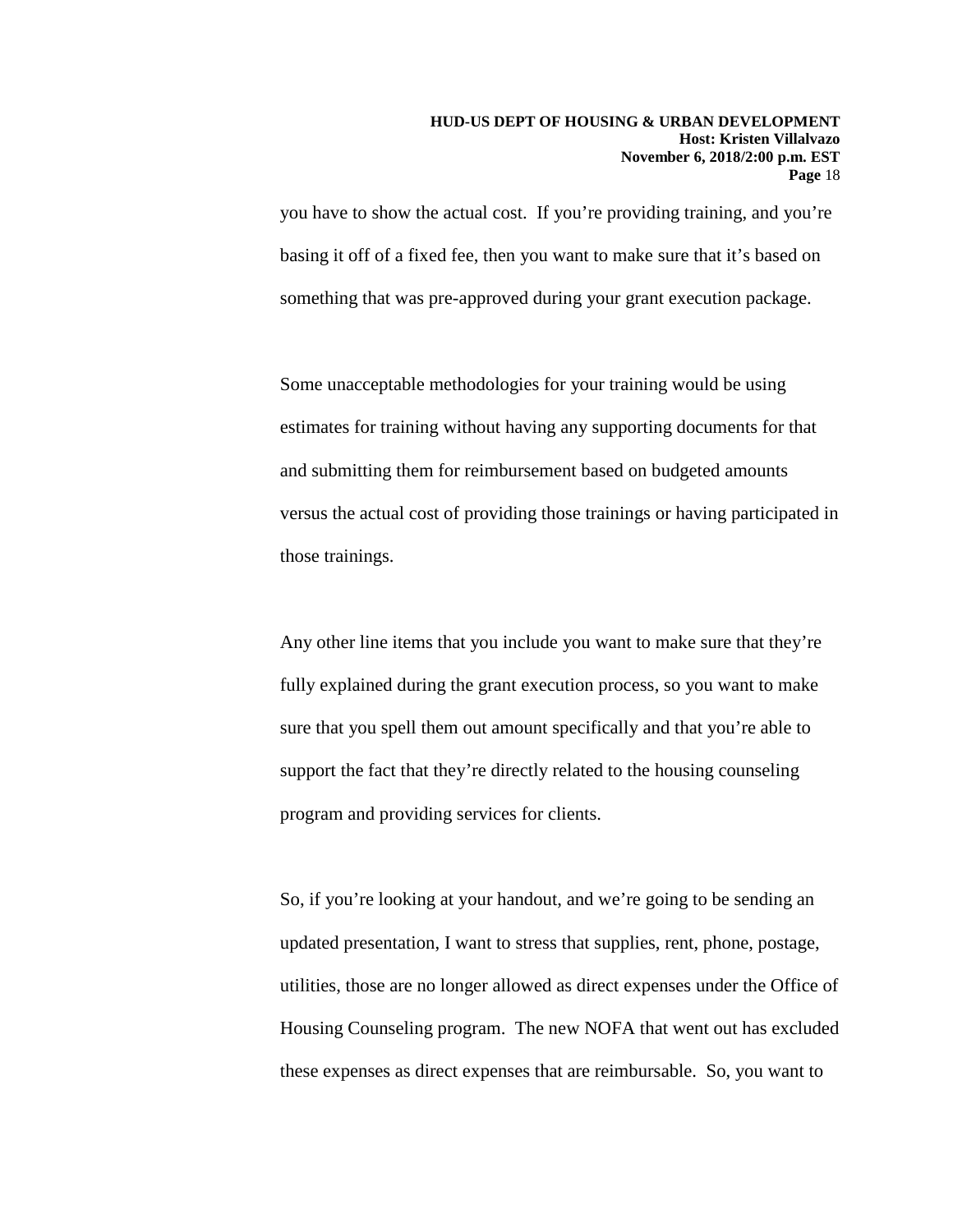make sure that you are paying particular attention to this while you're preparing your grant execution packages and while you're thinking of submitting costs for reimbursement.

The next phase of this training, we'll talk about how to apply the methodologies. The first thing we want to look at has to do with salaries and converting your salary for your salaried employees to an hourly rate. We'll spend a little bit of time on this because for most agencies, the highest dollar value that they submit for reimbursement has to do with salaries. I want to make sure that you have a clear understanding of how to convert salary rates to hourly rates.

So, there are two different types or ways for doing this. If you're calculating the standard hourly rate, in most agencies people may work, the average full-time person would work 40 hours a week for 52 weeks per year. So, when you multiply that amount for the year, it would 2,080 hours that that person worked or each employee would work for the year.

For some agencies, they may not have their employees work 40 hours a week. It may be less, or their standard hours may be more, so whatever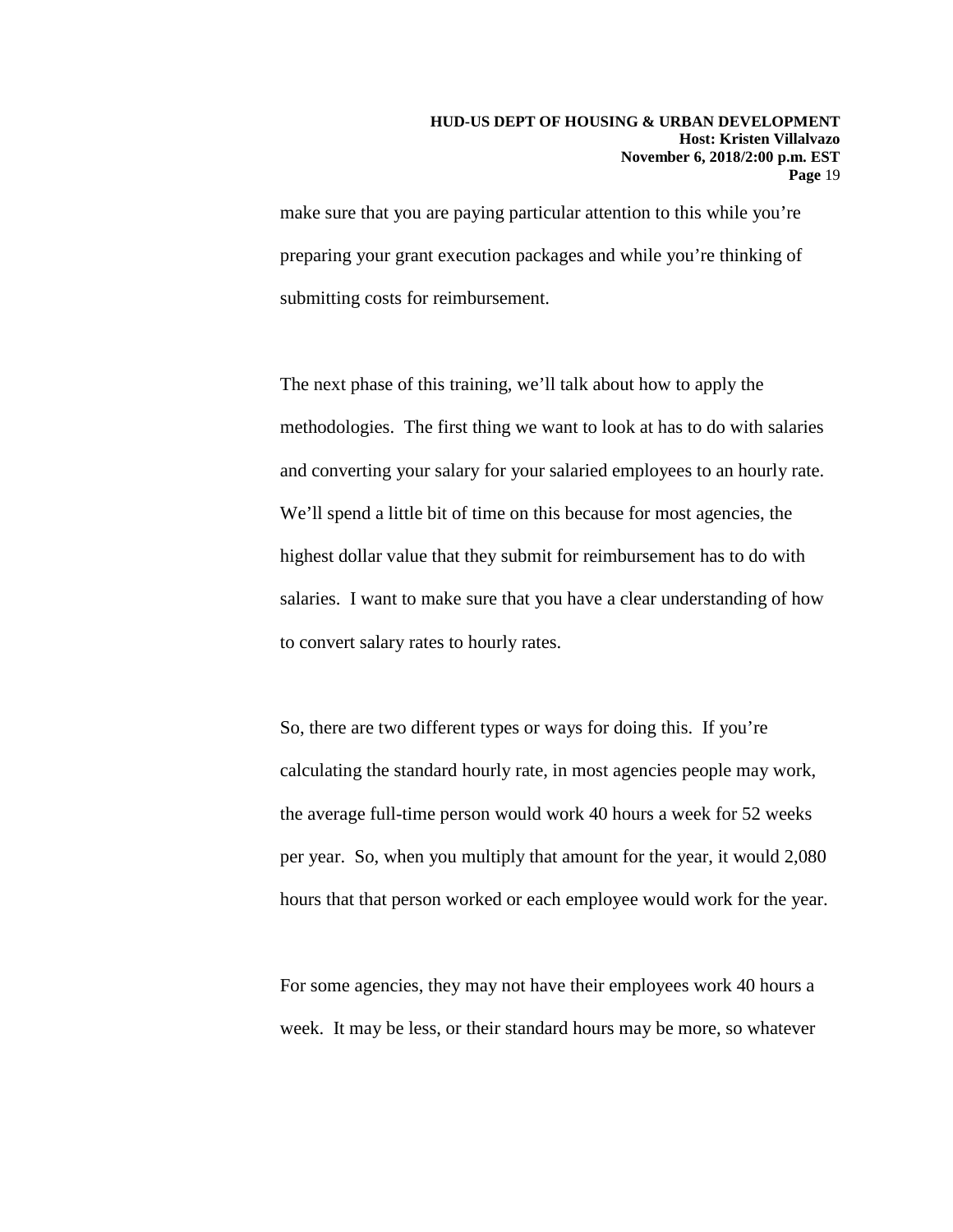your agency's policy is, then that's the number that you would use in determining what your standard hourly rate is.

For the actual hourly rate, that's really going to be based on the actual hours worked by the employee for the period. That may be less than the standard hours or even more than the standard hours, but we want to caution to make sure that if the lower the actual total hours are, then the higher the actual hourly rate may be when you use that to determine your hourly rate.

So, when we do our financial administrative reviews, we do pay particular attention to make sure that it's reasonable whatever your hourly rate is. We're going to be looking to see if your calculation was based on the actual rate, the actual hours worked by the person during the period, or if you have just a standard hourly rate that okay, our company's policy is that everyone works 40 hours a week, and you multiplied it by the 52 weeks, and then you got the 2,080 or whatever your methodology is. It has to be supported, and we do recalculate that and make sure that is reasonable.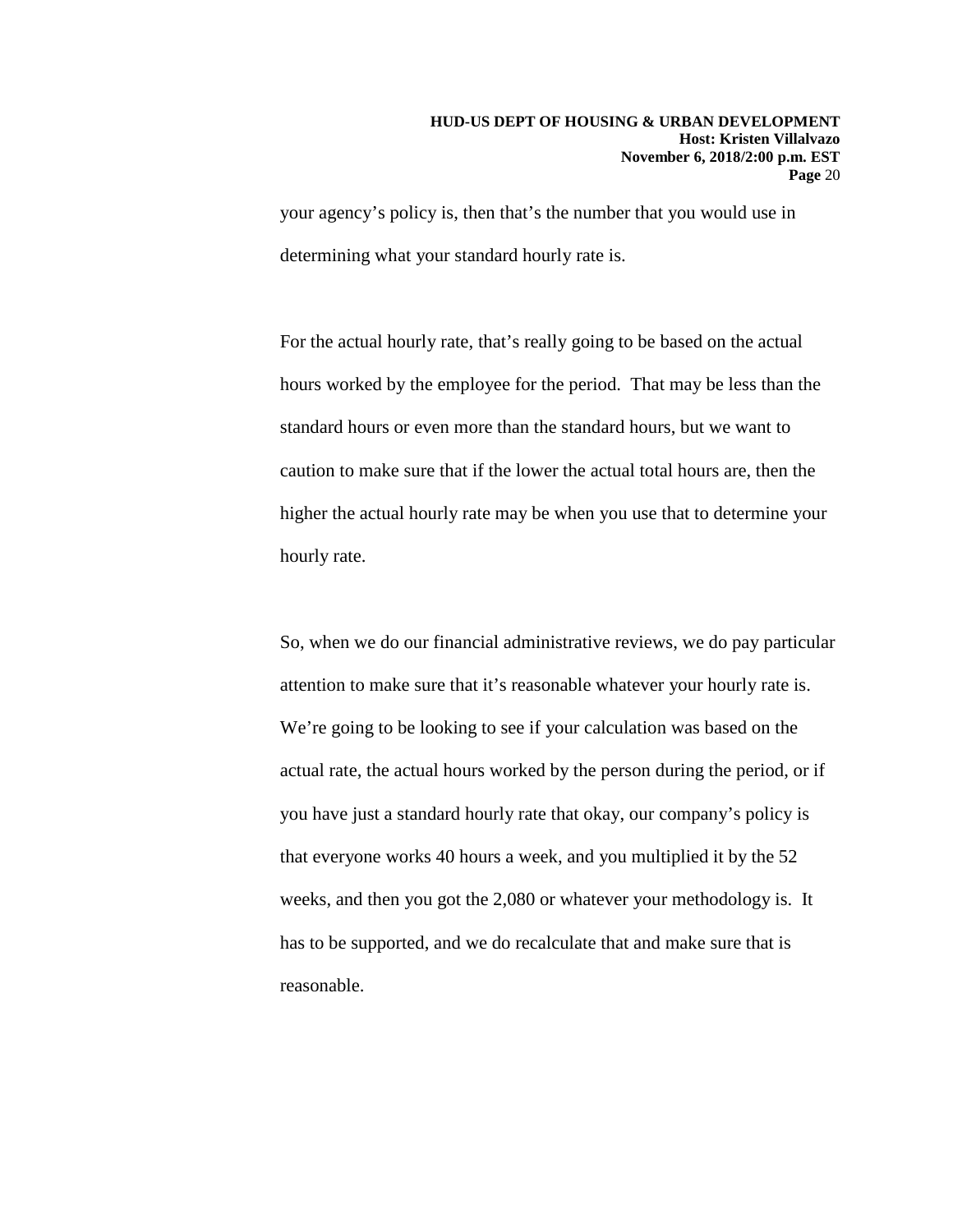For fringe benefits, your fringe benefit rate is really the cost for your employees' benefits, and you're going to divide that by the wages that you pay to the employees for that period. So, fringe costs usually include any compensated leave, so if they took vacation or a holiday or sick leave that they're compensated for, then that's included as a fringe benefit.

The employer's share of payroll taxes, any pension plan payments, workman's comp, group insurance, so your health insurance, your life insurance, your disability. If your company pays for tuition reimbursement, that's included. Any training that your company pays for or employee health and welfare programs, then those are all included in fringe benefits.

We'll go ahead and do a little exercise on converting salaries to your actual hourly rate. So, in this scenario, we have a full-time employee whose salary is \$40,000 a year, and the company operates 5 days a week for 8 hours for 52 weeks per year, and also each year the employee is entitled to 20 days of paid time off and 8 days for paid holidays. Also, the company pays \$7,200 for the employee's health, life, and disability insurance expenses, \$2,000 for the employee's retirement benefits, \$1,100 for their worker's compensation insurance, \$210 for unemployment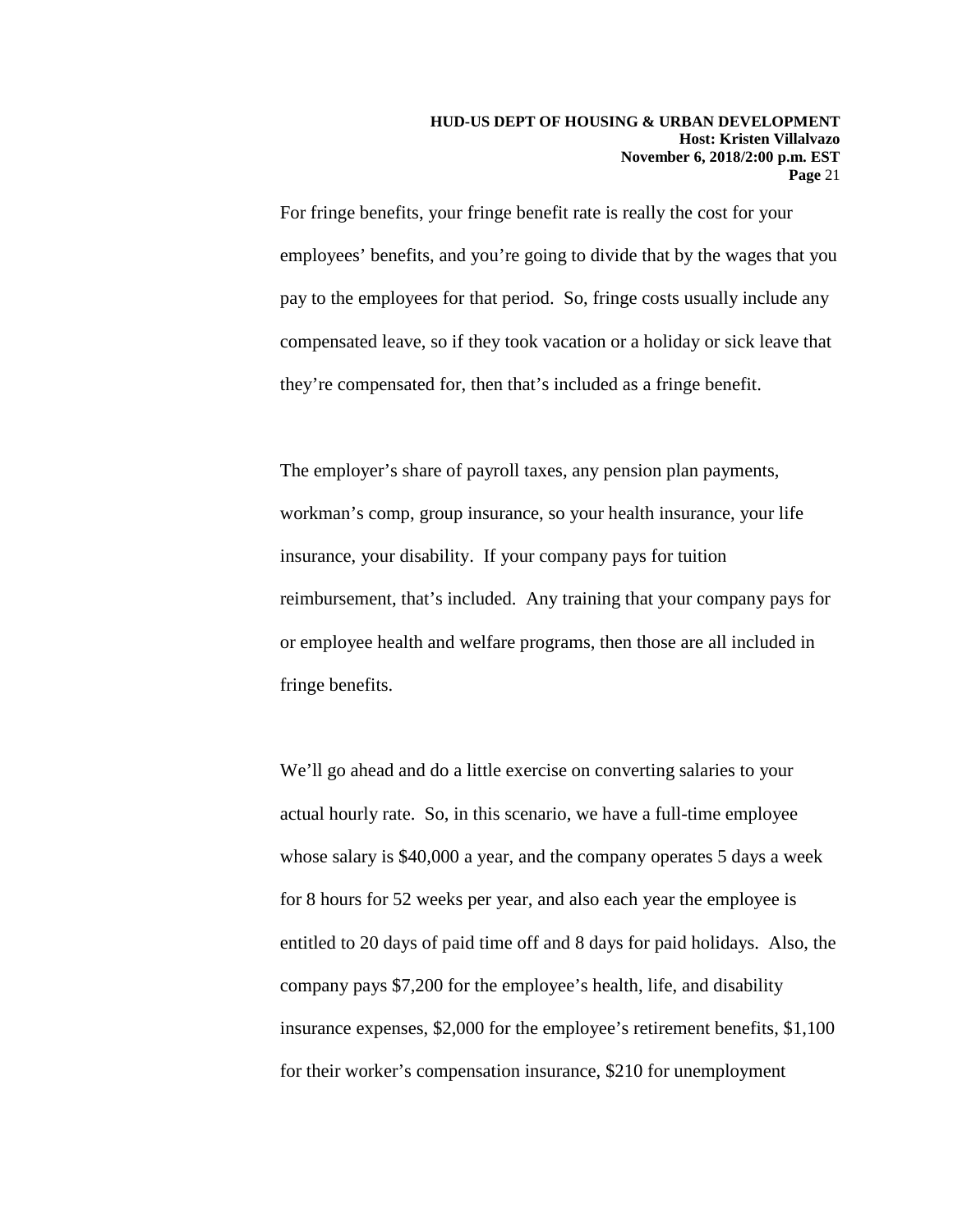insurance, and then 7.65% of the hourly rate for their portion of the Social Security and Medicare taxes.

So, the first thing you want to do is try to compute the hourly rate. So, you would first divide that person's salary, which is the \$40,000 salary, by the 2,080 hours to get \$19.23 for their hourly rate. So, of course, based on this example, we calculated the person's hours for the year as 2,080 hours, and we already said that their annual salary is \$40,000.

The second step is to look at the total paid time off that's paid by the employer, so we said they had paid holidays of 8 days, and 20 days of paid time off outside of the holidays. So, that's a total of 224 hours that they get in paid time off.

Next, we calculate the employer's share of taxes, which we said was 7.65%, so you multiply that by the \$40,000 for their annual salary. We were given the group insurance for \$7,200, the compensated leave, which is the 224 hours. Remember they had 8 days for holidays and 20 other, so we multiply that 224 hours by the \$19.23 to get what their compensated leave amount is in dollars. The retirement benefits were \$2,000. Their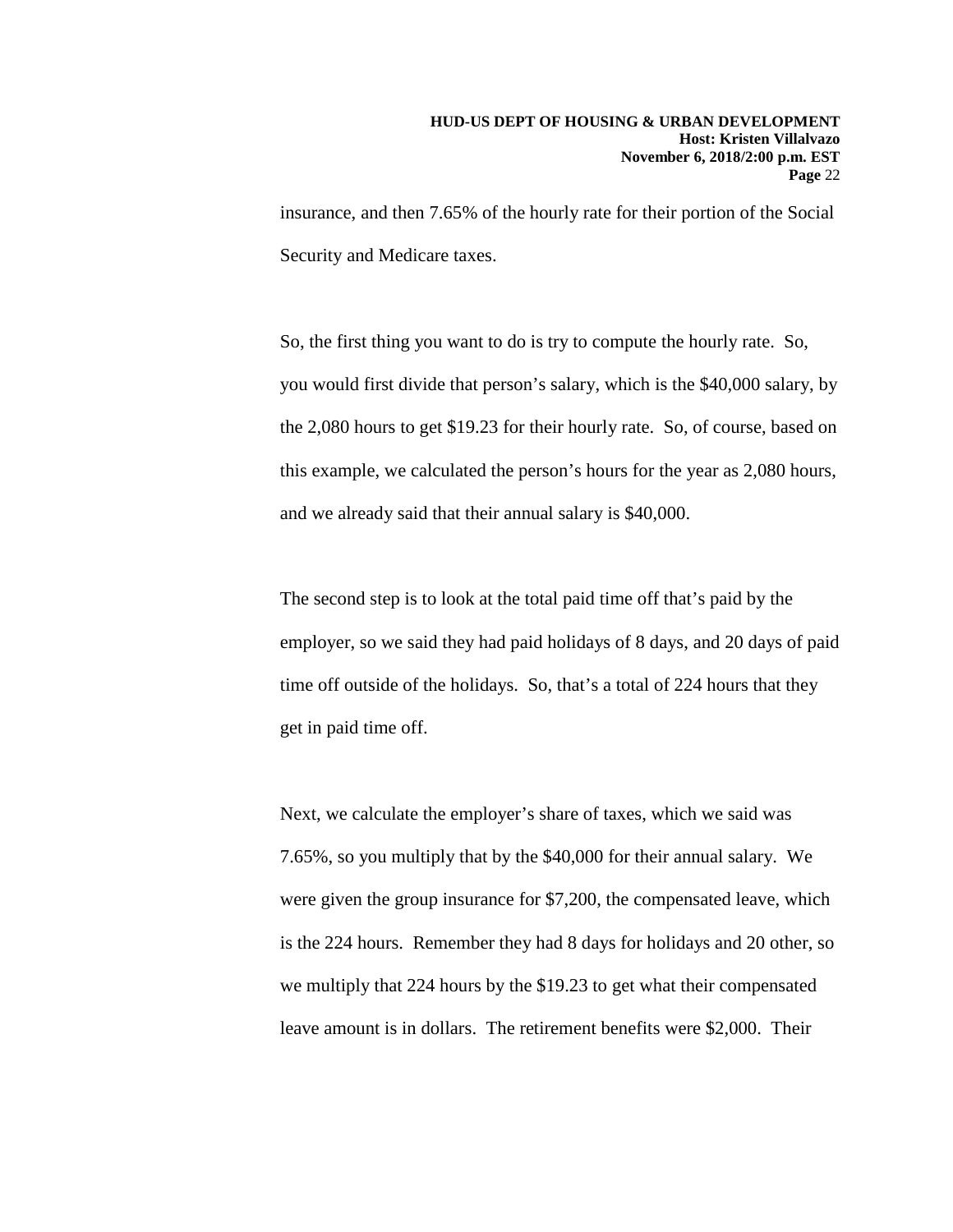unemployment insurance was \$210, and their workman's comp was \$1,100.

So, when you add all of those benefits up, their total fringe benefit is \$17,877.52, and their total labor remains at \$40,000. So, their fringe benefit rate where you divide the \$17,877 by \$40,000 is 44.69%. Now, if you wanted to calculate the fringe benefit amount of the hourly rate, you just multiply that rate by the \$19.23 to get the fringe benefit amount of \$8.60 for every hour that person works.

Now, if you look at this schedule, you'll see where you start off with the total direct labor cost of \$40,000 that you're paying them, and the fringe benefit amount of \$17,877, so pretty much you're paying for that employee their direct labor and their fringe costs for that particular employee \$57,877. When you break it up for the hourly rate, their direct labor cost is \$19.23 per hour for direct labor, and for their fringe benefits it's \$8.60 for that employee per hour.

So, here we have the information presented a different way where you talk about the total direct labor and fringe benefits that we just calculated as the \$57,877, so that's the base of \$40,000 in salary, the \$17,877 in fringe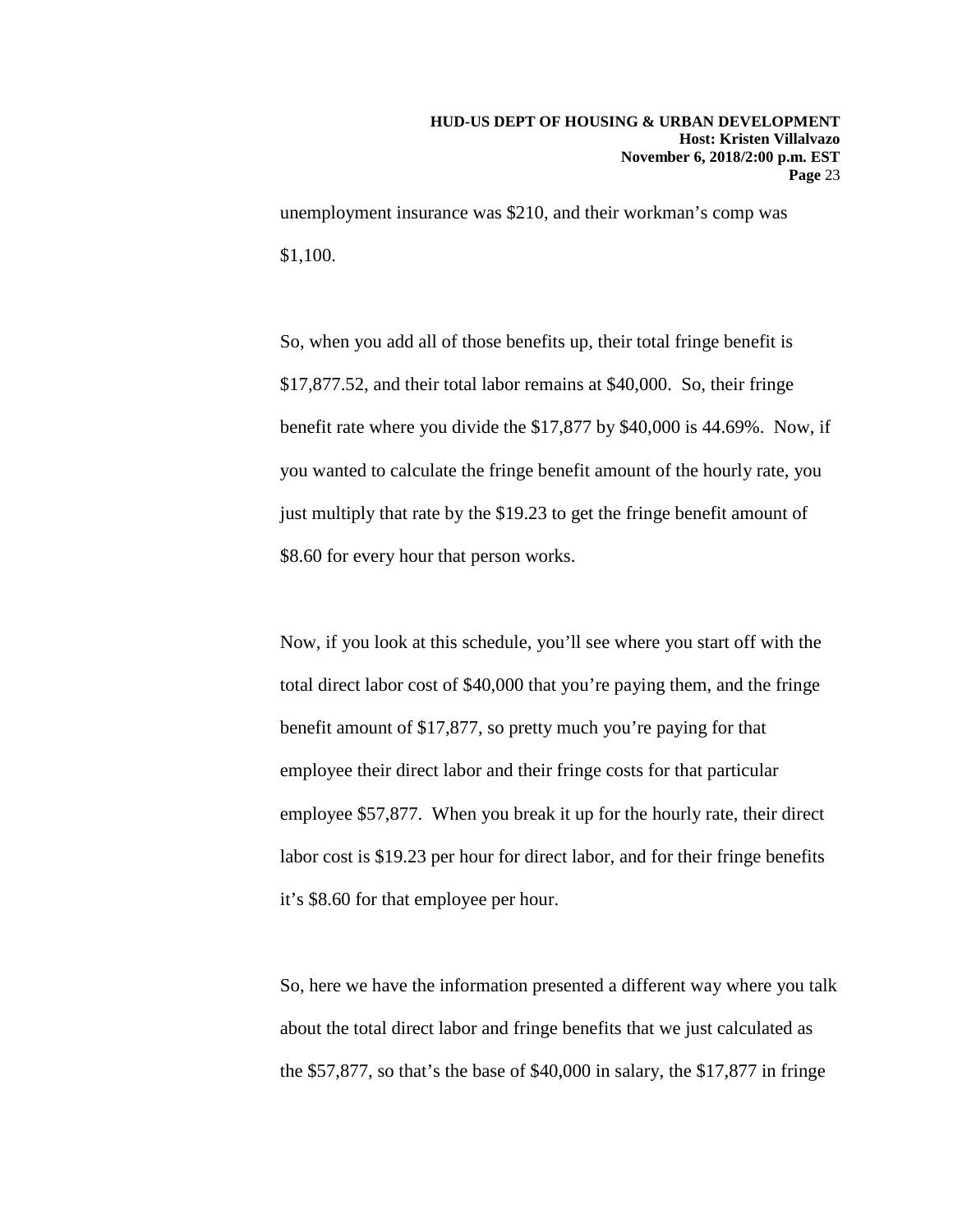benefits to give you \$57,877. The total available work hours 2,080; when you divide the two, you'll get the fully-loaded rate of \$27.83.

So, in your billing methodology, you can choose to say okay, a fullyloaded rate of the \$27.83 is what we're going to charge for the salary and fringe, or you can break it up and show the hourly rate, the salary rate, and then a fringe benefit rate separately, but that is how you would do the calculation. You would show it either as a fully-loaded rate which includes the two the hourly salary and the fringe rate, or you could show them as separate line items for the hourly rate, the salary rate, and then the fringe benefit rate could be separate.

The next thing we want to talk about is fixed price reimbursement, and pretty much we follow the same methodology to first determine your hourly rate. So, we would use the same approach that we just did in determining the hourly rate previously in the previous example a couple of slides before.

Then, you would determine the fringe benefits rate just the same as we did a few moments ago. Then, you want to determine the number of hours per service for the specific line item that you're thinking of. So, agencies may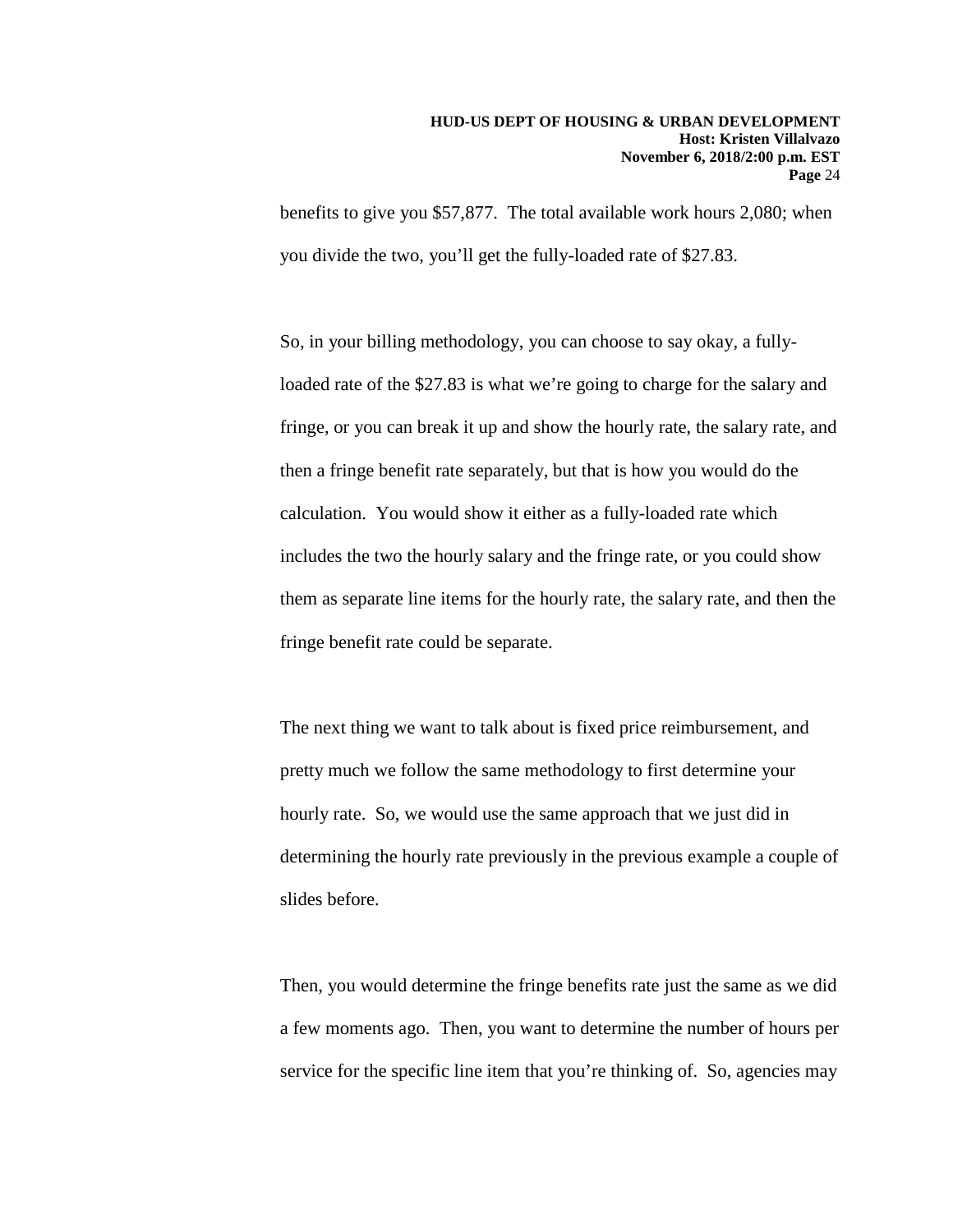have different types of services that they provide to the clients, so say for example, pre-purchase counseling.

So, as an agency you would have to do an analysis based on historical data to determine how much time or what's the level of effort to provide prepurchase counseling services to agencies. So, we always recommend that you use information for at least two years. You could do like a staffing analysis for the past two years to determine the level of effort for providing that type of service.

The next thing to do is to compute the fixed price for each service, so you want to add the hourly rate and the fringe benefit rate to get a fully-loaded rate, and then you would multiply that rate by the number of hours that you've determined based on your staffing analysis in step three to see okay, what is the fixed price for this type of service, and then you would go forward and use that to submit that for reimbursement from HUD.

When you talk about fixed price reimbursement, the most important thing is that you have to have documentation to support that methodology. It has to be historical information that you're maintaining having provided these types of services for a period of time. You do get an idea of what's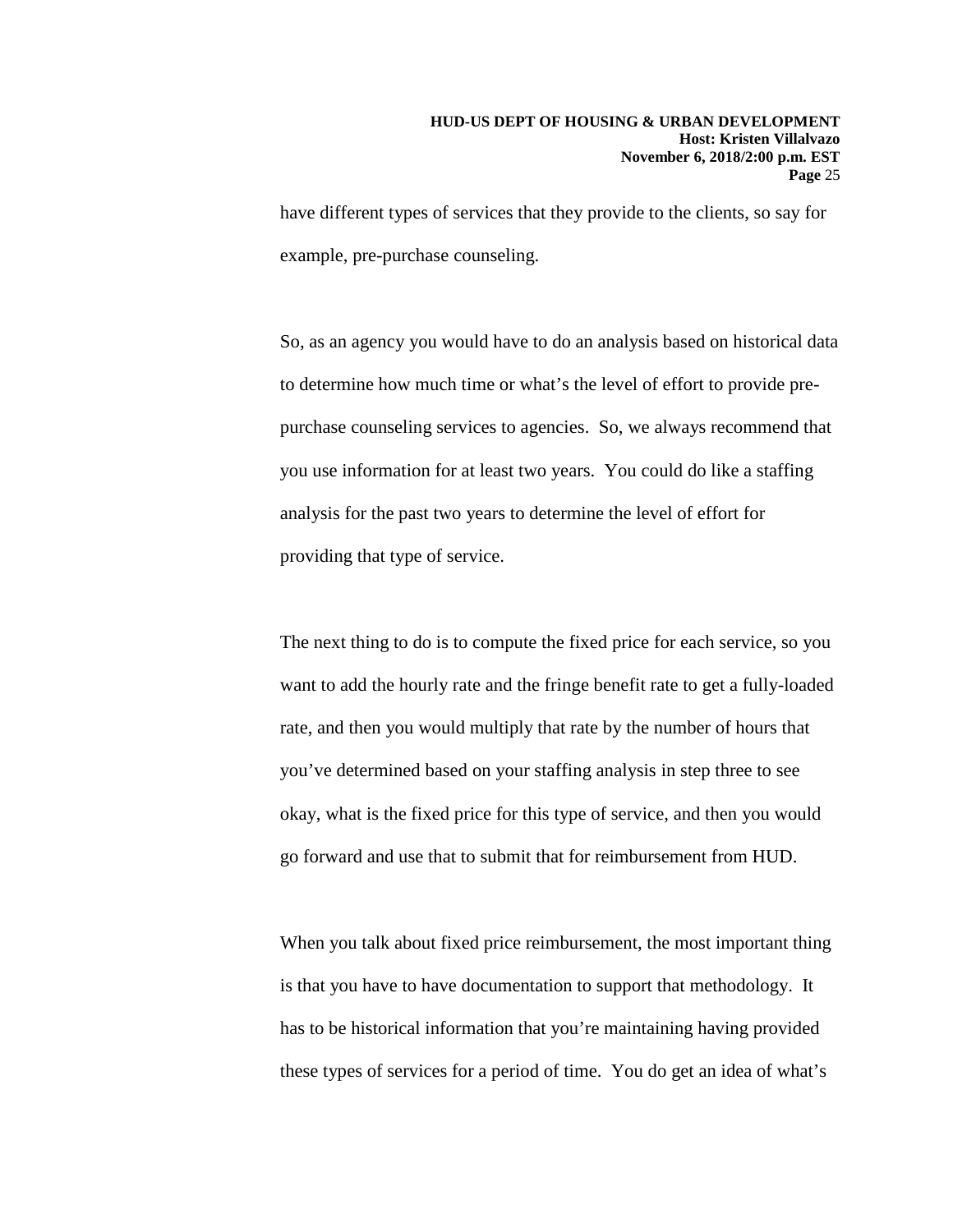the level of effort or what's the requirement for providing these types of services to my clients. You have to be able to show that with supporting documents.

Also, you want to make sure that it's done over multiple years. So, you can't just use information from last year. We need at least two years of data, but the more historical information you use, the stronger your case is for getting that fixed price line item approved. Any cost that's included in your methodology has to be deemed allowable, allocable, and reasonable according with the cost principles.

If you ever had questions on the types of costs that are allowable, allocable, and reasonable we'll always refer to subpart E in the Uniform Guidance. There you could read through and determine whether or not it's allowable under the grant, or if you had specific questions, please pose them to your HUD POC, or we'll let you know at the end of today how you ask direct questions if you wanted to speak to someone from BMC about what's allowable, allocable, and reasonable.

Also, this must have been approved during your grant execution process. So, while you're developing your grant execution packages right now, if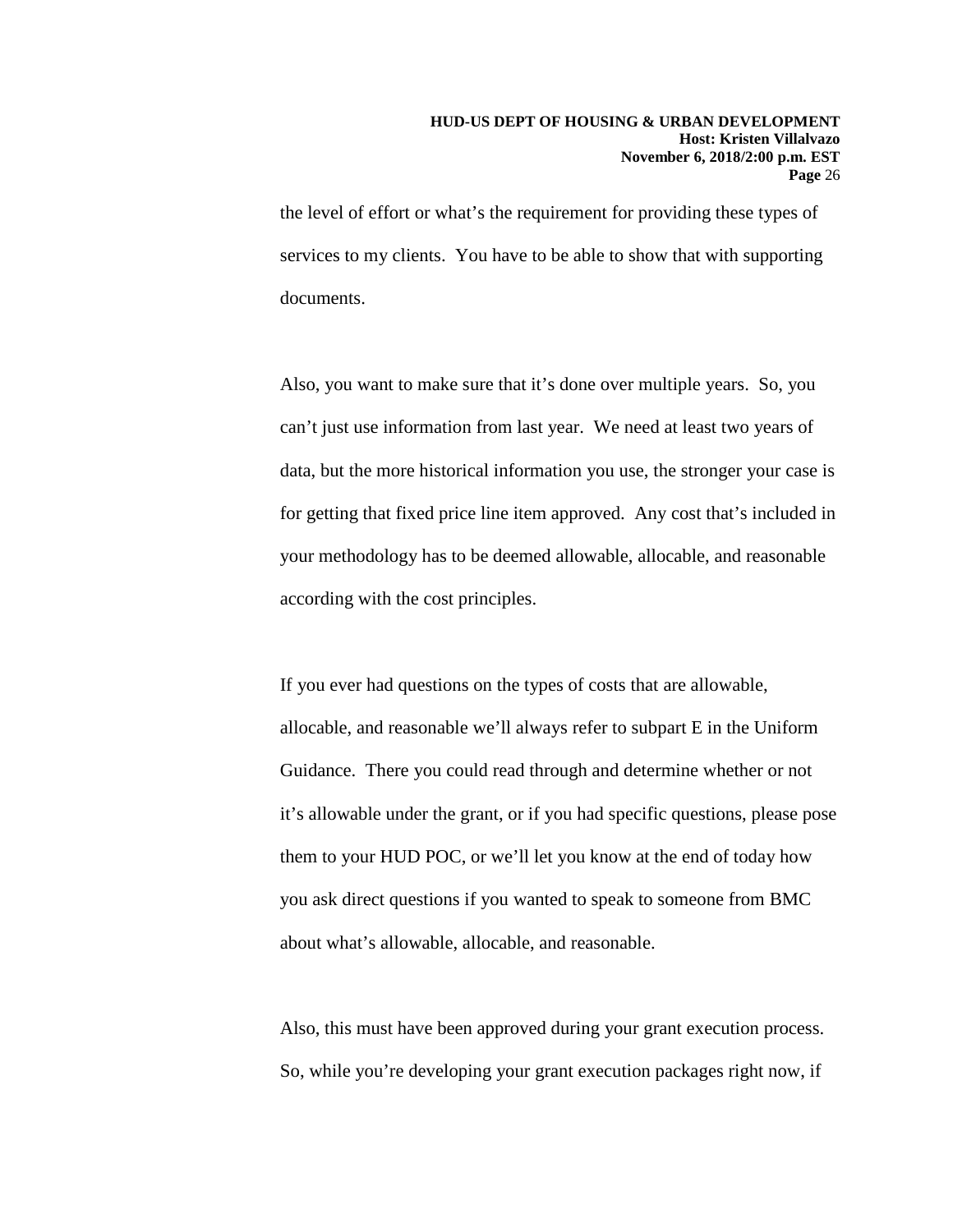this is something that you think okay, our agency could—we have enough data to develop a methodology for a fixed price line item, then you want to make sure that that included in your budget and in your packet to HUD or your parent agency right now, and you want to make sure that you have the supporting documents to back that up and then have that approved. Once it's approved, then you can go ahead and just use that consistently for the grant period.

So, here's an example of an agency that chose to submit fixed price line items for reimbursement, and this is what they did. So, the agency has been providing housing counseling services for over five years, so they have five years' worth of data to back up their methodology for the fixed price.

They have an electronic timekeeping system, and they require each counselor to charge time by the agency so by each program that they work on, and then by each line item, so the specific task that they provide under each program. For example, they have the HUD fund set up in their accounting system, and then they break it down by the different types of services that they provide under that housing counseling program, and then by the client.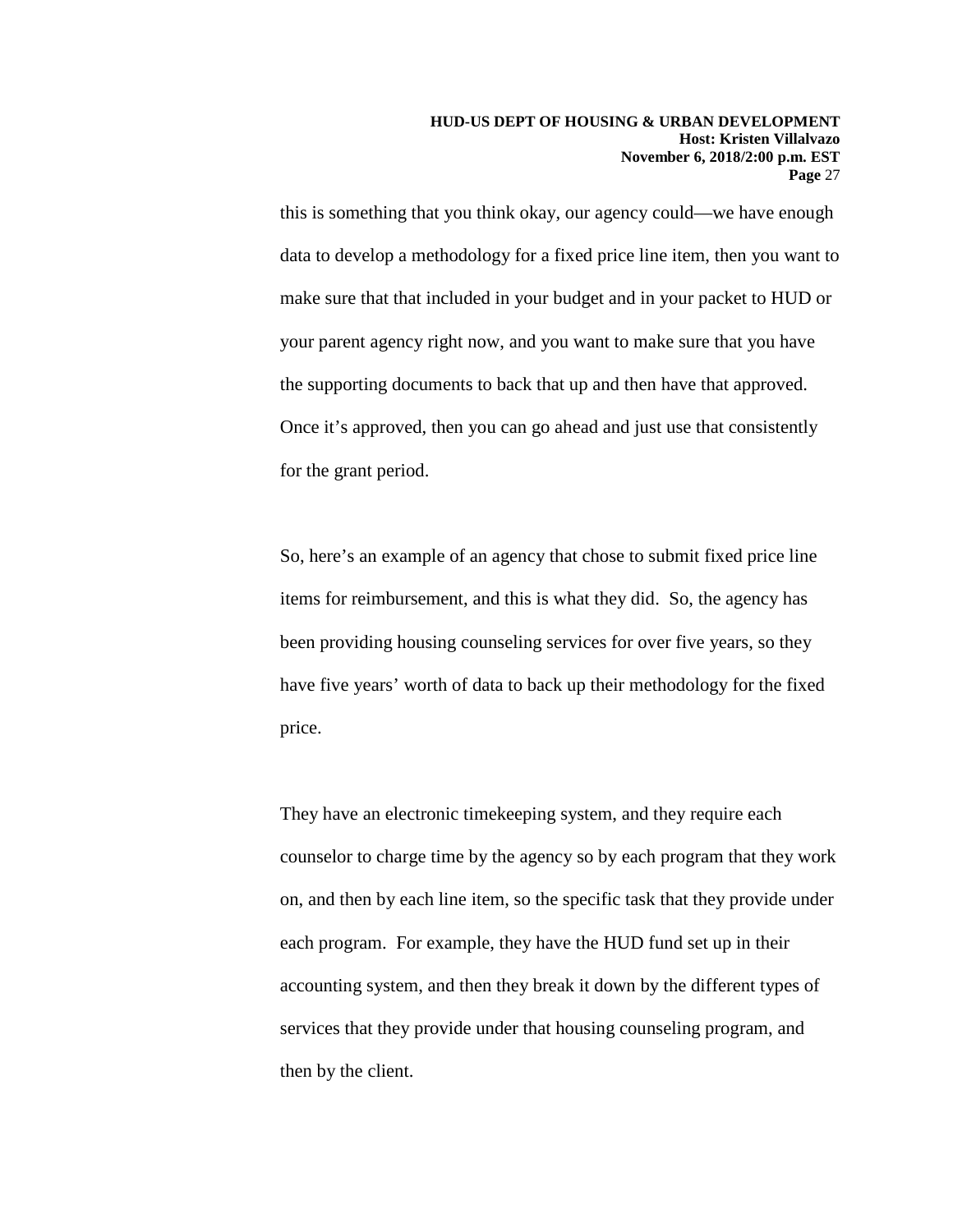That is enough detail for them to then do an analysis to say okay, based on this historical data, we have over five years of information where we can see for the housing counseling program, and then by the different types of services that we provide, this is the time that we've spent providing these types of services based on the various types of services that you provide.

Then, also on an annual basis, the accounting and finance department does a staffing analysis to see the hours spent providing counseling to the clients or reviewing data from the timekeeping system and making sure that they're comparing that the CMS system in order to support their analysis.

Based on that analysis, then the finance department as well as the accounting department determine that okay, it takes the counselors 11 hours to receive this type of counseling service. Then the accounting or the finance person would submit that methodology with any backup documentation including a write-up for how they came to this 11 hours for the type of counseling service that they're proposing, and then make sure that that's properly supported.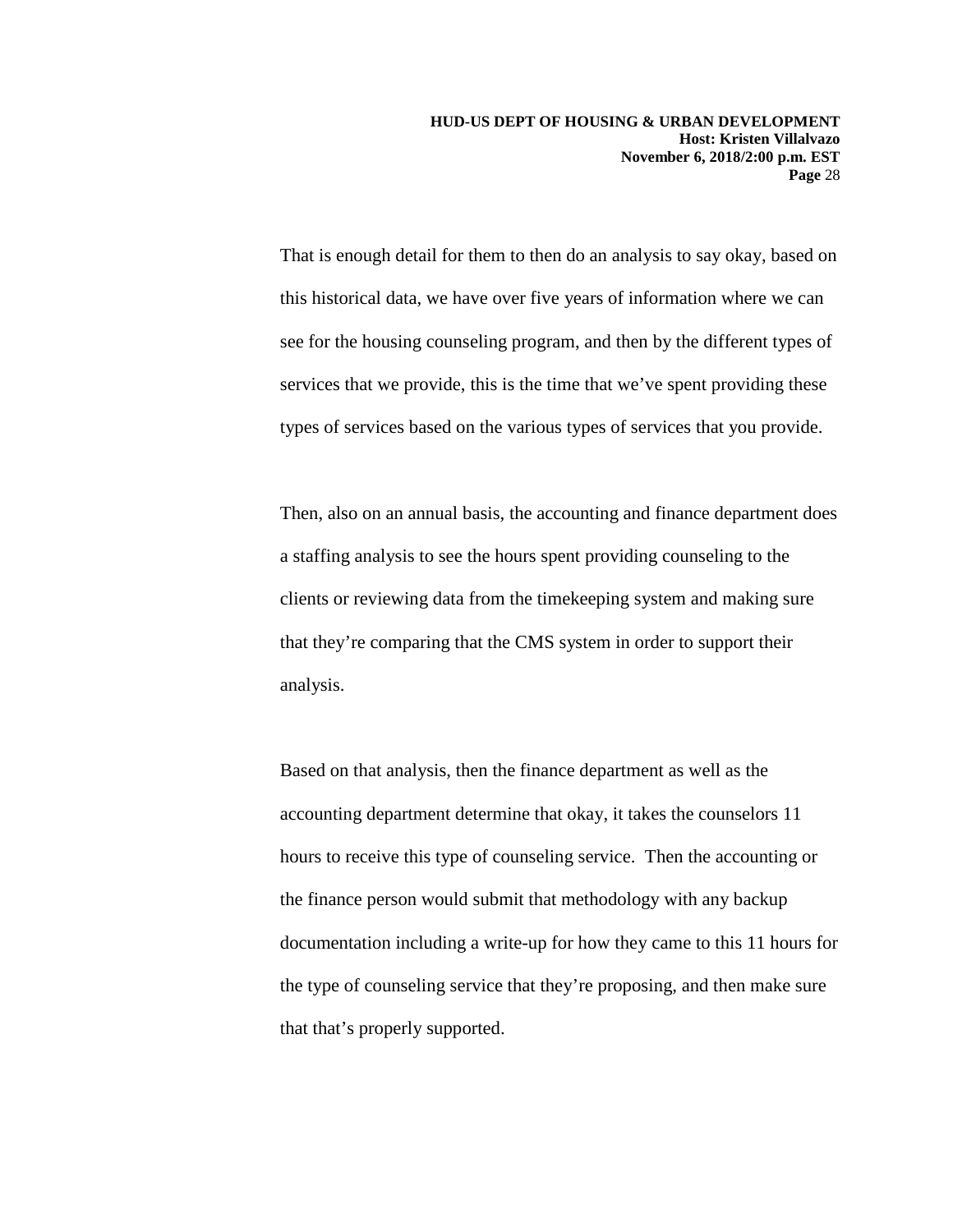Also, all counselors are paid the same hourly rate, and that's their loaded rate of \$25 per hour to include the fringe benefits. So, it's not just the salary, it's the salary and fringe for providing this type of service.

What you would do is then multiply the hourly rate, which is \$25, times the number of hours per client, which the accounting department determined to be 11 hours per client, and then your fixed price per client for counseling for that specific counseling would be \$275. Then, that in completing your quarterly financial reporting and your payment requests to HUD, you would then just put the \$275 for each time you provided service for a client for that specific activity. It's as simple as that.

Also, there can be different fixed prices for different types of services. That's completely fine, and that's actually expected, but it can also be the same if that's what the calculations show. You just want to make sure that you have sufficient supporting docs to support that.

Now, we'll get into some of the best practices. For any type of billing methodology, you want to make sure that you have timekeeping and personal activity reporting documents available. That information is critical, and they are required for the housing counseling grant. So, when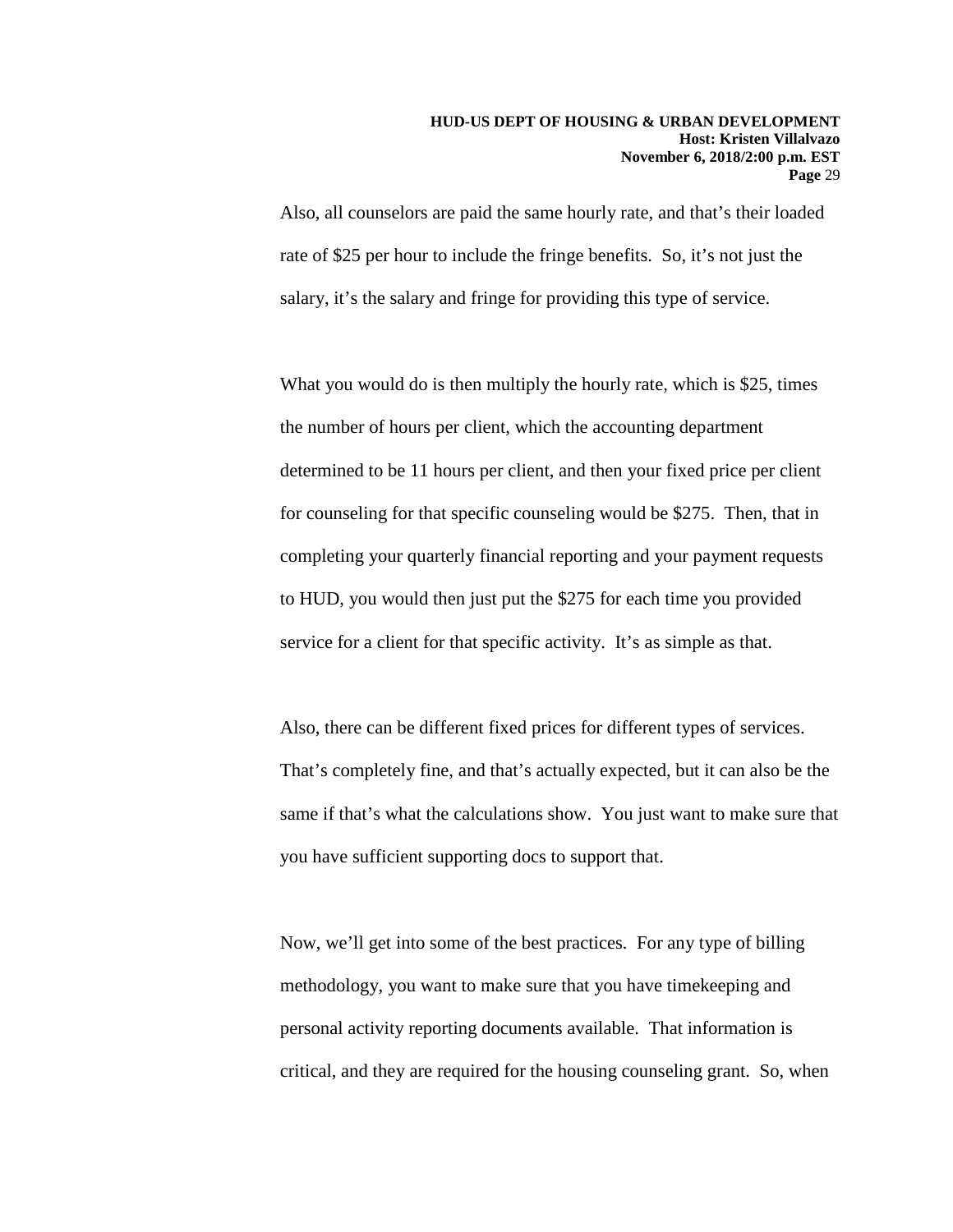it concerns timesheets or direct services, you want to make sure that your timesheets, or if you have a personal activity report, you could use that, or any other acceptable report that's going to show what your employees worked on that period. You'll want to make sure that it's consistent and make sure that it's available for the period.

You also want to clearly indicate the tasks that the employee charges their time to in your reporting. Also, it should be approved by a responsible official, so anyone who's supervising your counselors should make sure that they're signing off on it, or if it's not a counselor, whatever the employee level. You want to make sure that it's signed off by a responsible official, someone who can certify to what's documented by the employee.

For your billing rate, your billing rate has to be based on an approved methodology. So for the different line items, we went over the acceptable methodologies for each of them. If you have additional line items, and you are needing assistance in determining what's an acceptable methodology, then of course, you would let us now, but in your budgets that you submit to HUD, you also include your assumptions. Your HUD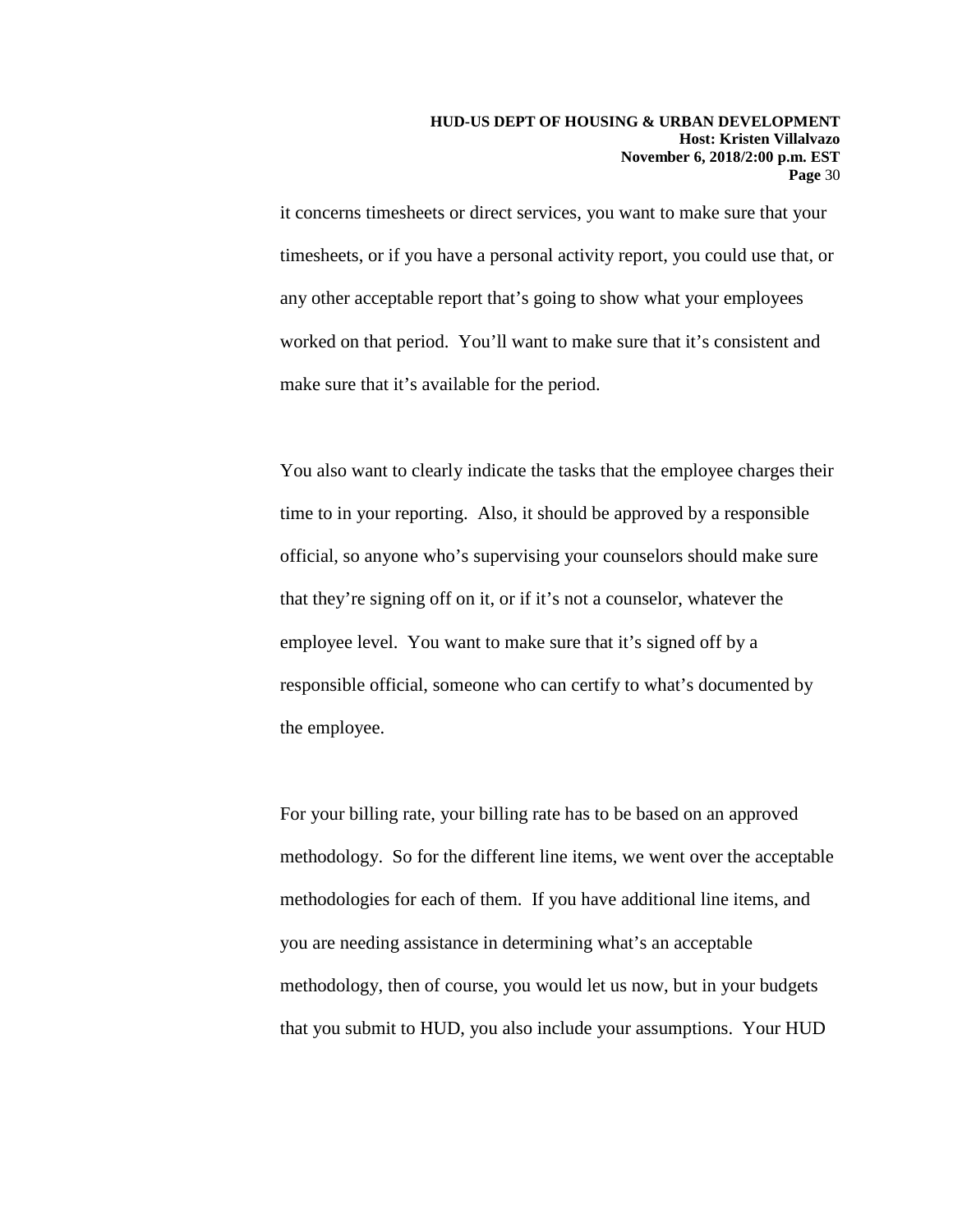POC or your parent agency would look at your assumptions to see whether or not your assumptions are consistent or reasonable.

Your billing rate can be different for each person. That's usually expected unless it's the same line of work for the same level of employee. Of course, they can't include any indirect costs. Indirect costs are treated differently. It has to be based on either them NICRA or the 10% de minimis rate, whichever you're approved for.

Your invoices for your quarterly finance reports and your requests for payment should be calculated based on the HUD hours identified in your timesheet and multiplied by your building rate. So, the timesheet, whenever we conduct financial and administrative reviews and we do personnel or timekeeping testing, we're asking for timesheets or if you have personal activity reports because we're looking to see the activities that the employees worked on and making sure that they're directly related to the program.

Then, we're recalculating your billing rate to make sure that it's actually based on amounts that you paid that person, that employee. So, your invoices that you prepare and submit for reimbursement should be based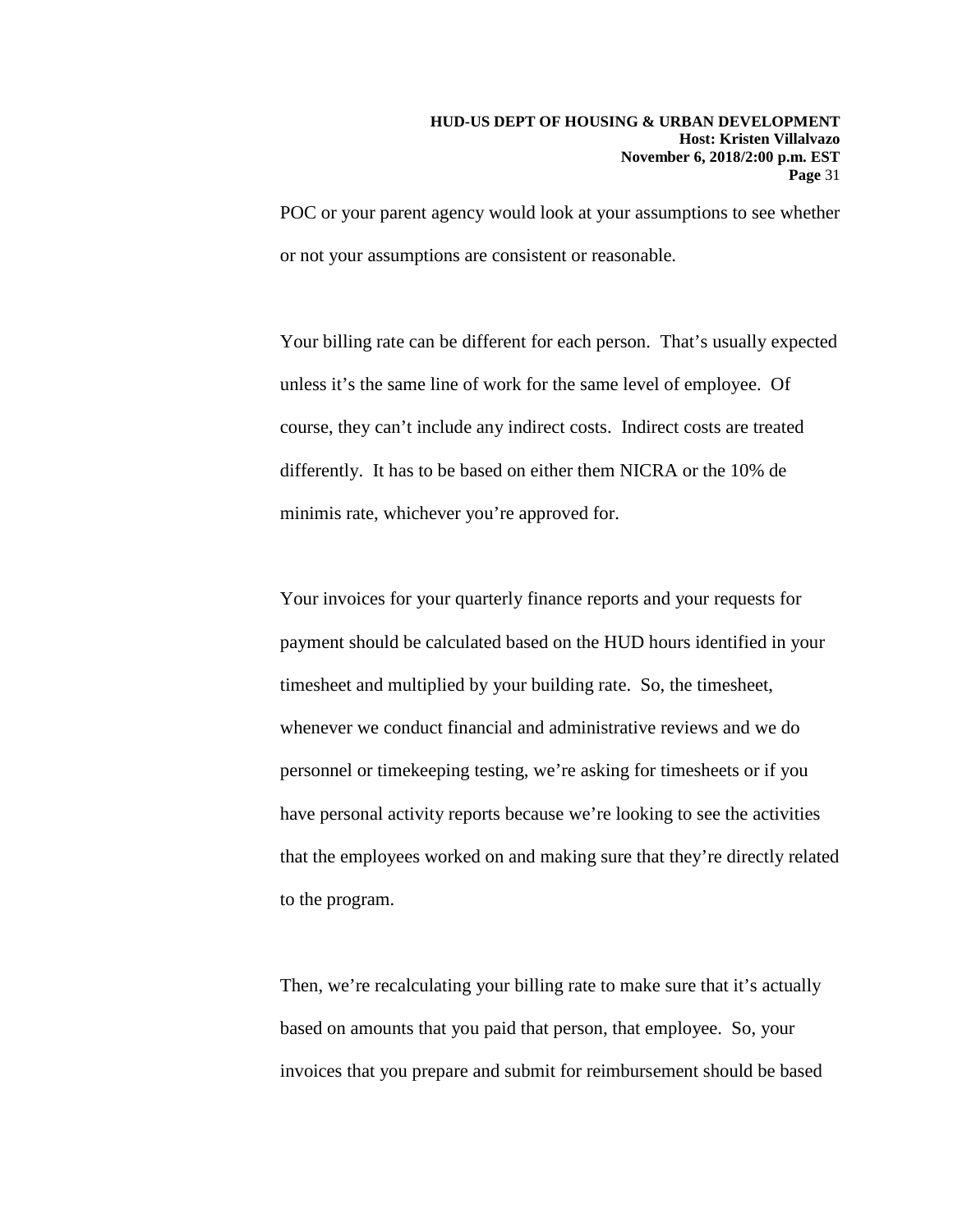on that information, and it is something that we do check whenever we do the reviews.

If you have indirect costs, they should be computed based on the approved base. So, again, when we talk about the NICRA, if you have a NICRA, you have to read your NICRA, make sure that you're using the correct rate, and you are applying that rate to the correct base.

Whenever we do reviews, we do take a look at the NICRA for the period that we're reviewing, and we're also recalculating to make sure that you applied it correctly. If you're using the 10% de minimis rate, we do the same thing. We're looking to make sure that you computed that 10%, you multiplied that by the modified total direct cost and making sure that everything reconciles perfectly.

Another best practice is to make sure that you're getting your accounting or your finance staff involved. You want to make sure that you're meeting with the accounting or finance staff to compute the hourly rates or the fringe benefit rates, and especially for the fixed price rates because they do get complex. So, you want to incorporate them in those processes.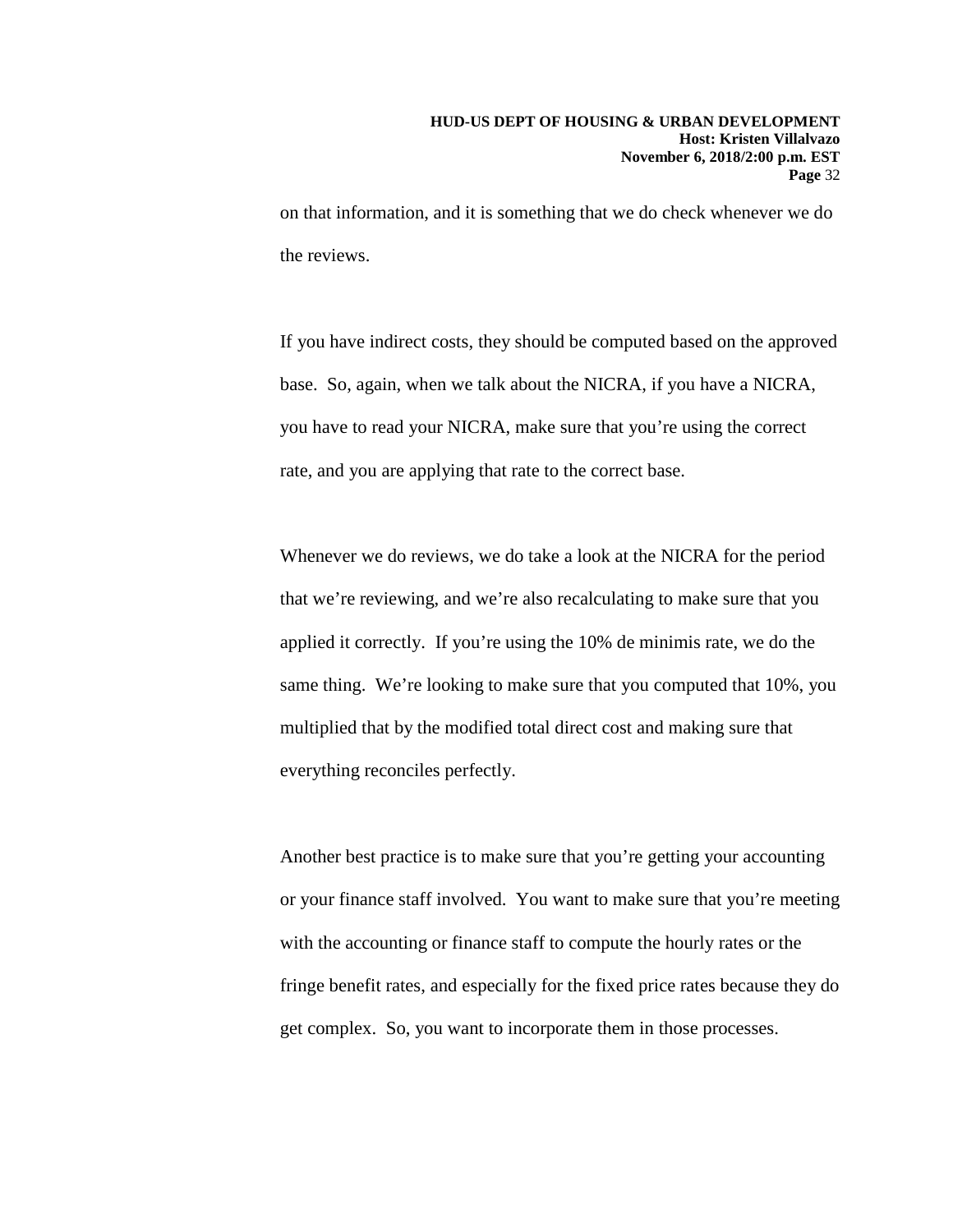Document your methodology for review by your accounting or your finance staff. You'll want to make sure that someone who has expertise in that area can give you feedback and make sure that your methodology is reasonable.

Ensure that your accounting and finance staff has the final approved billing methodology, especially if they're going to be the one to do your quarterly financial reporting. You want to make sure that they're up to date and that they're in agreement with the methodology that you're using.

If there are any changes, you want to make sure that you notify your HUD POC or your parent agency in writing of any of the changes, and you want to provide an updated billing methodology to them for review.

For time and attendance, you want to make sure that your time is tracked by the specific tasks, and you're tracking the actual hours that you worked. So, you can just use the SMS for time and attendance. You want to really put in information on the actual hours that you worked providing that actual type of service.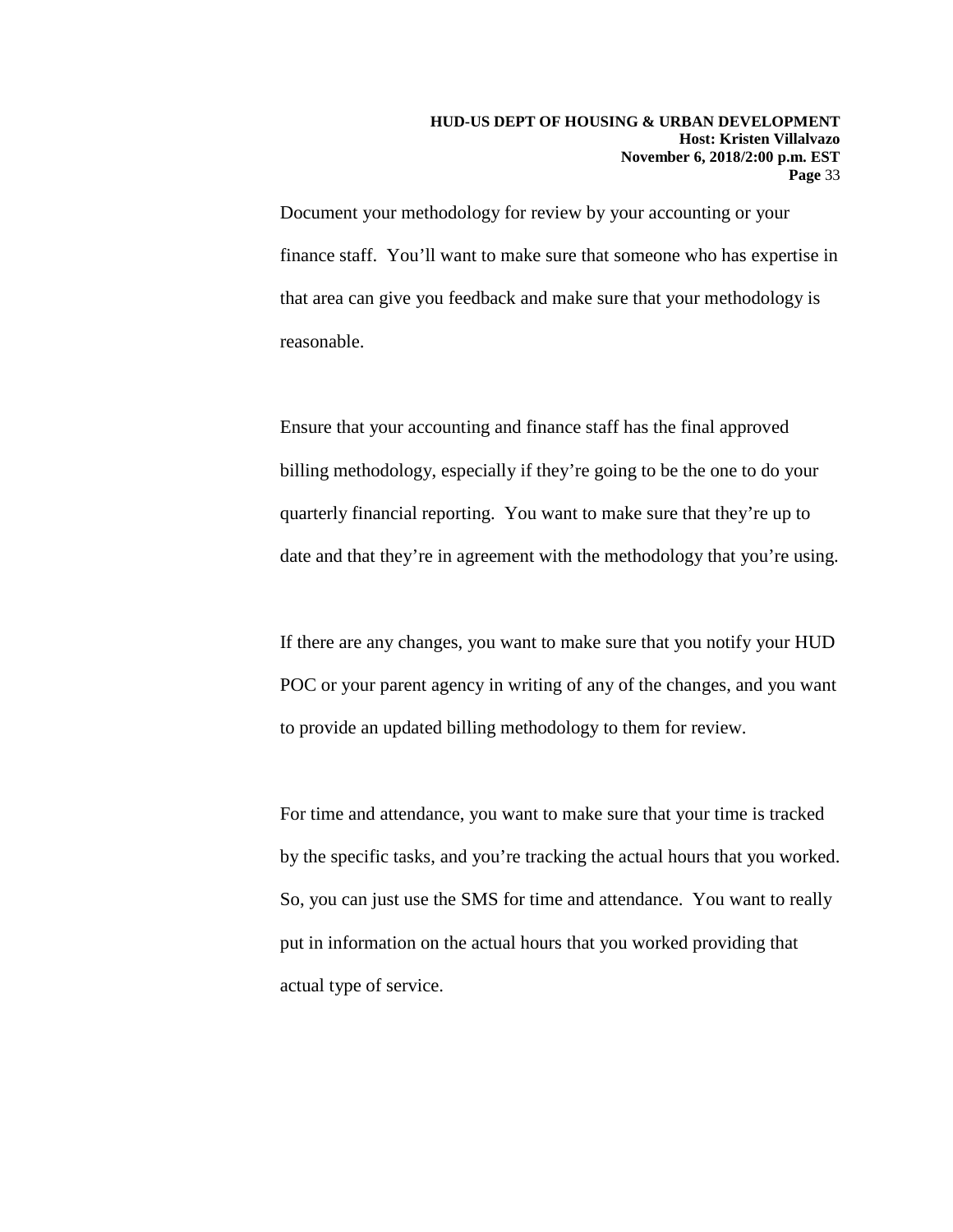Your hourly rate should only include the direct cost associated with the project, and make sure that they're completed timely and that they're approved by an authorized official.

For personal activity reporting, a best practice is to establish charging codes by activity, so you want to say marketing and outreach, following up with the client, your file management, or direct counseling you want to break it down in such detail so that you can then say okay, this is something that's allocable to the HUD grant award.

Specific to available assistance, we do provide training to new agencies or agencies that have changes in personnel on submitting a budget where we help agencies to develop their budget, prepare their budget, making sure that their assumptions for the budgetary line items are sound. Also for grant financial reporting where we help agencies with letting them know what specific elements are required in their quarterly financial reporting, and making sure that the correct person signs off, and making sure that they have the proper supporting documents for each of the line items that they submit for reimbursement.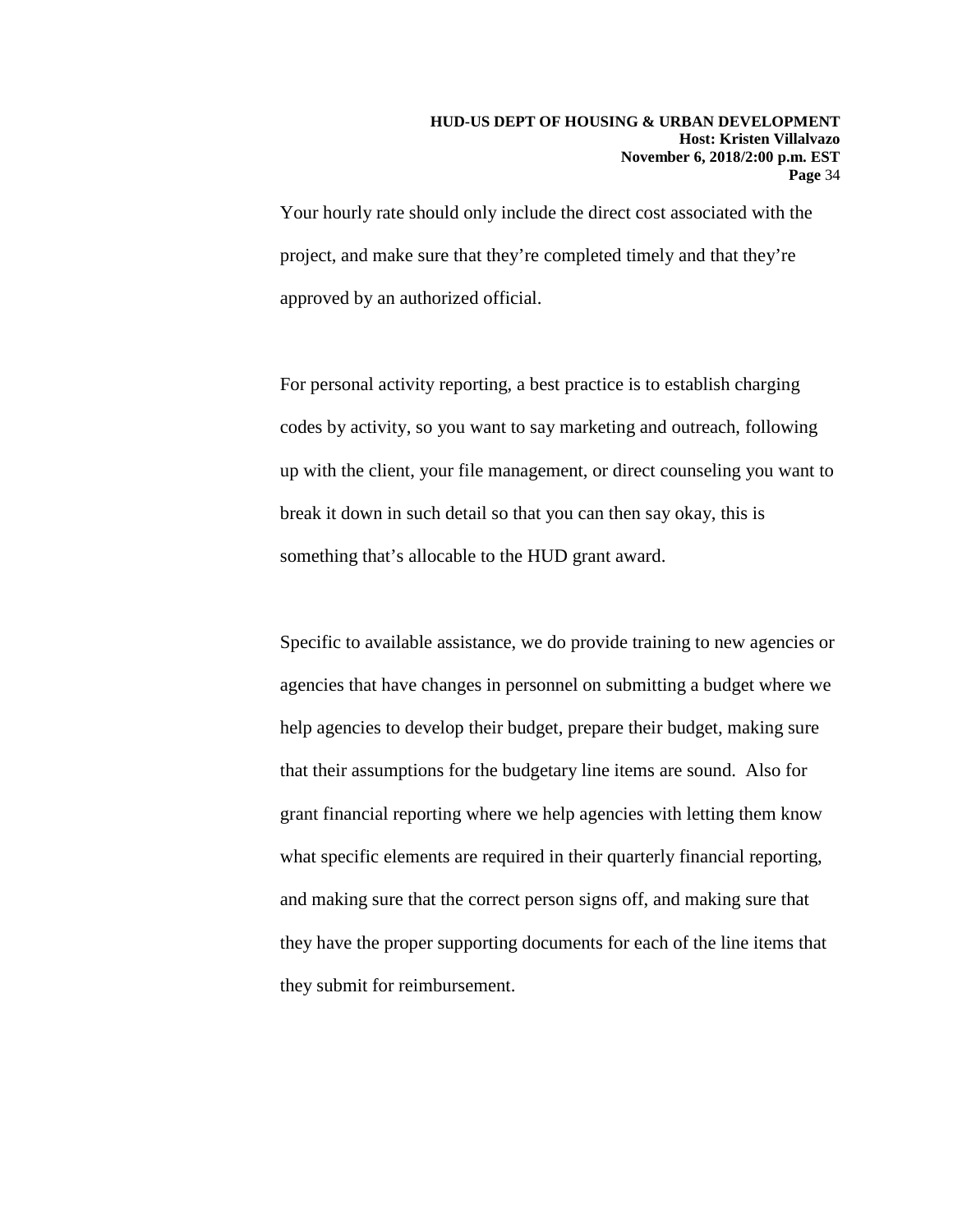Then, personal activity reporting and timekeeping, we do have training on that where we help agencies to develop templates that can be used in their agency, and also developing policies and procedures for everyone to follow.

We also do financial management system training where we help staff with making sure that their financial management systems meet the standards of the uniform guidance and that we make sure that you guys are properly accounting for the HUD grant in your accounting systems.

We conduct financial analysis especially for parent agencies that have subs where we review quarterly financial reports, or if you are an LHCA or a subgrantee and you wanted us to take a look at your quarterly financial report before you submit it for reimbursement, we could even look at the templates for you. We do perform that assistance or financial analysis.

We do billing methodology assessments where we look at your methodology for compliance with the federal requirements as well as we look at your accounting system and do a review of your accounting system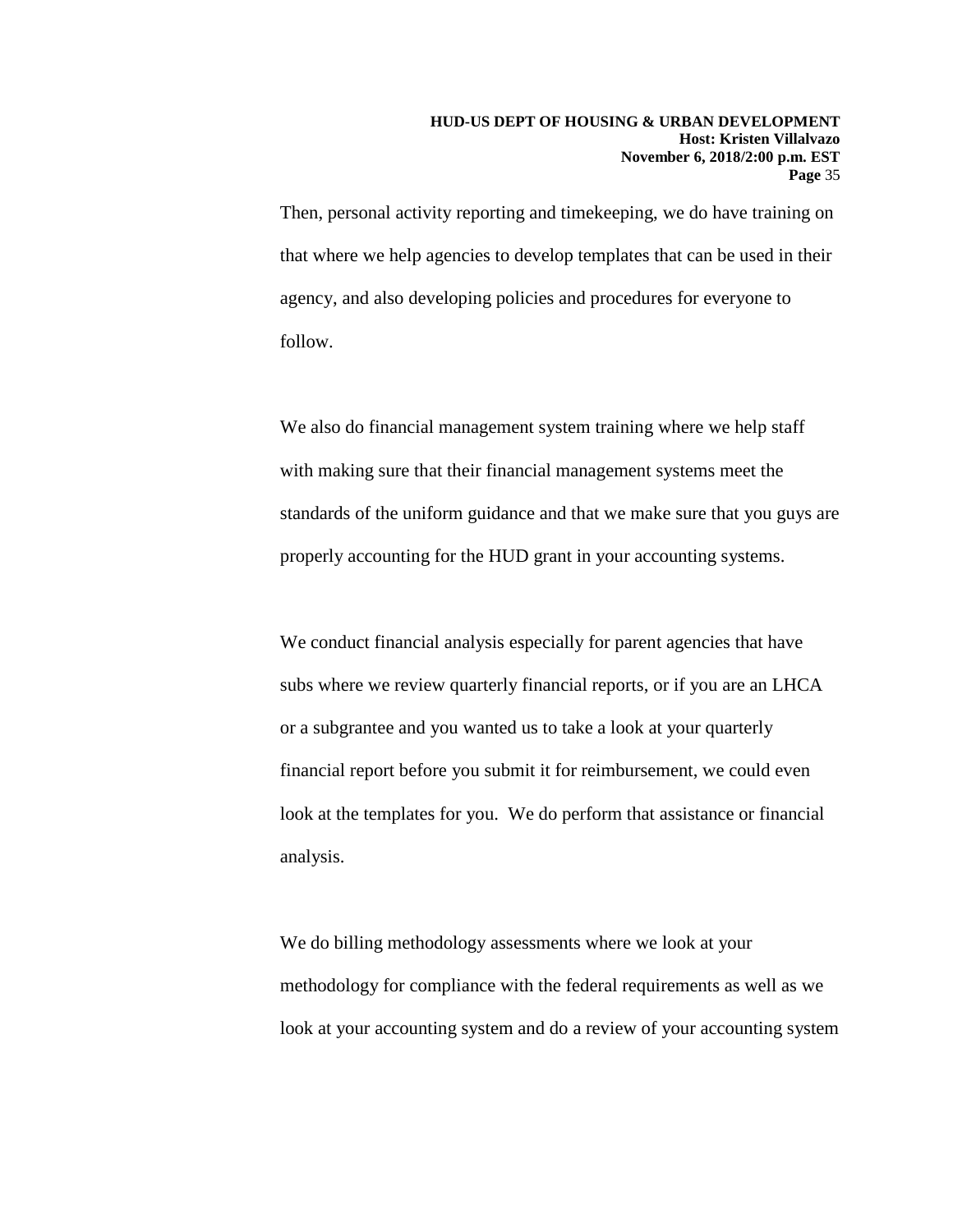to make sure that you are able to account for the grant in accordance with the federal requirements.

Now, you can request services directly from your parent—so, you would communicate to your HUD POC or your parent agency, or if you guys were selected for an action plan or a FAR, and we recommended assistance, then you could receive assistance that way. To request assistance directly you'll want to email your HUD POC or your parent agency and let them know the type of assistance that you need, so provide an explanation of what you need assistance with and who at your agency would be responsible for this assistance.

Then, the HUD POC would communicate that to our HUD GTM who is there to approve it, and they would let us at BMC know. Then, BMC would work with you directly to provide you with the assistance necessary.

Again, with the action plans or FAR or technical assistance or training, if you had an action plan or a FAR we would recommend technical assistance or training if necessary. If during our assessment, we noticed that you needed assistance with anything, then we would let you know,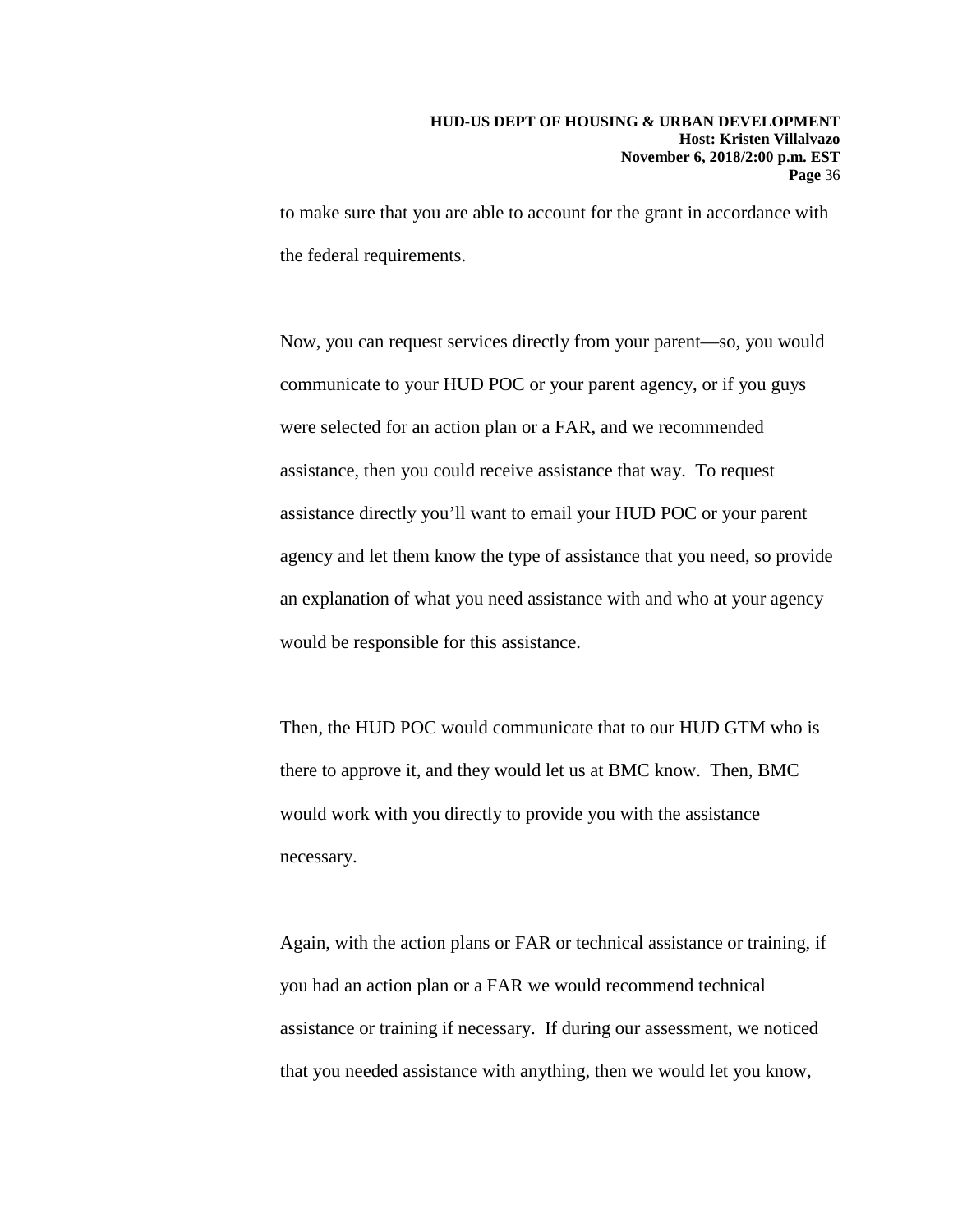and of course, these are provided to you just for being participants in the housing counseling grant program.

So, benefits to grantees with us having provided these types of services is that we've realized that it provides comprehensive assistance to agencies to minimize the administrative burden of carrying out the grant. Also, we've seen where it could potentially reduce the findings that could come up in performance and financial reviews because we make sure that you're aware of what is required of you as participants of the program, and we help you in any way that we can to make sure that you're maintaining compliance.

We also provide financial and administrative technical assistance to grantees that you could use on other federal programs, and that could be a huge benefit. Then, typically simply to just reduce the administrative burden through training your subgrantees, and that's specific to parent agencies or intermediaries because we do offer this assistance not just to LHCAs, but of course, the branches, subgrantees, intermediaries, etc.

So, if you have questions that haven't been answered by our BMC staff, please email them to housing.counseling@hud.gov, and make sure that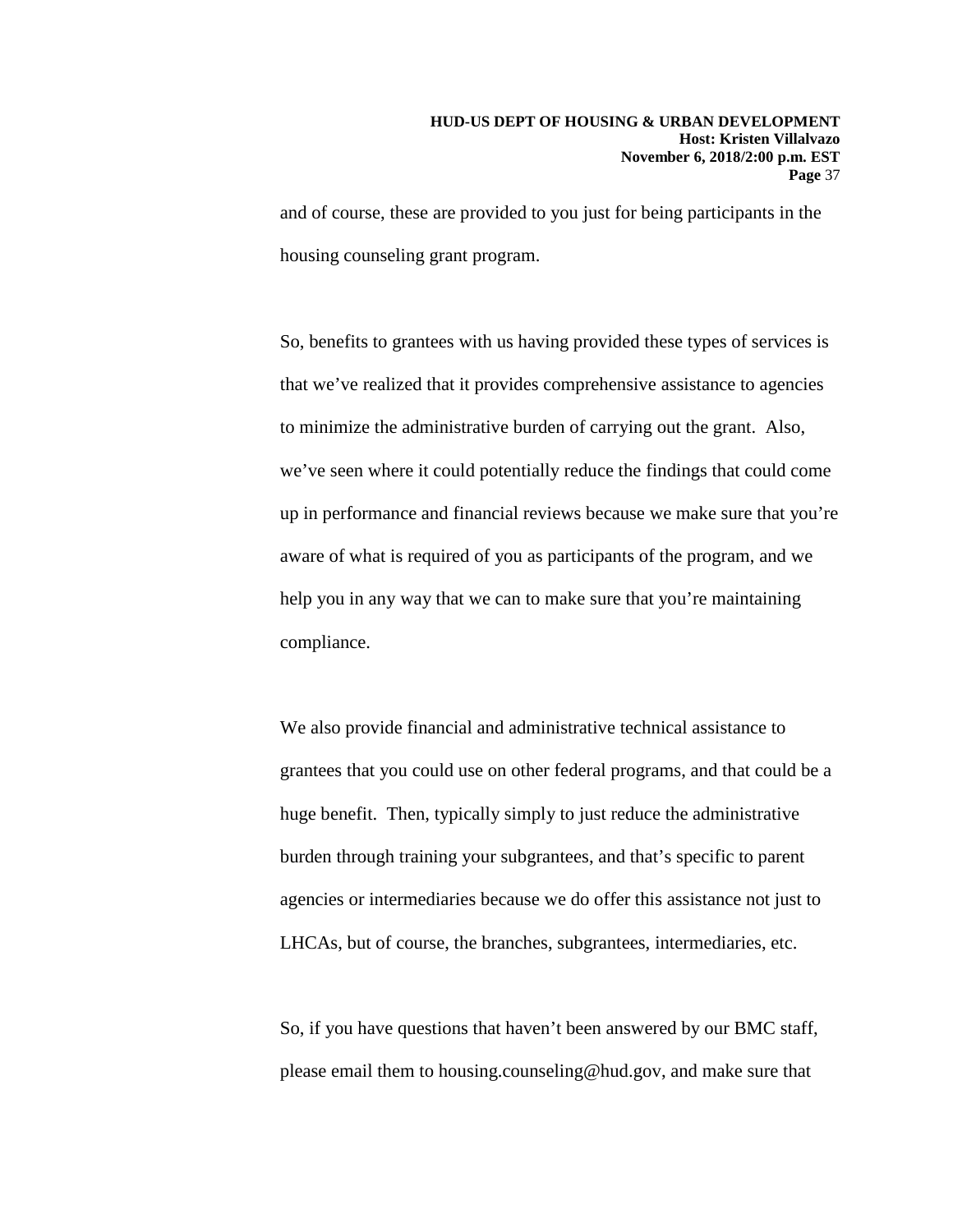you include in the subject line understanding billing methodologies so that they can direct your question to the appropriate personnel. So, if you have any questions, please email them there. Hopefully, they'll—I'm looking at the questions that came in online, and I see that everything has been answered. So, great.

If you think of anything else later, please just email them to this email address, and I want to thank you so much for having participated today. Thank you.

Moderator Ladies and gentlemen, that does conclude today's conference. Thank you for your participation. You may now disconnect.